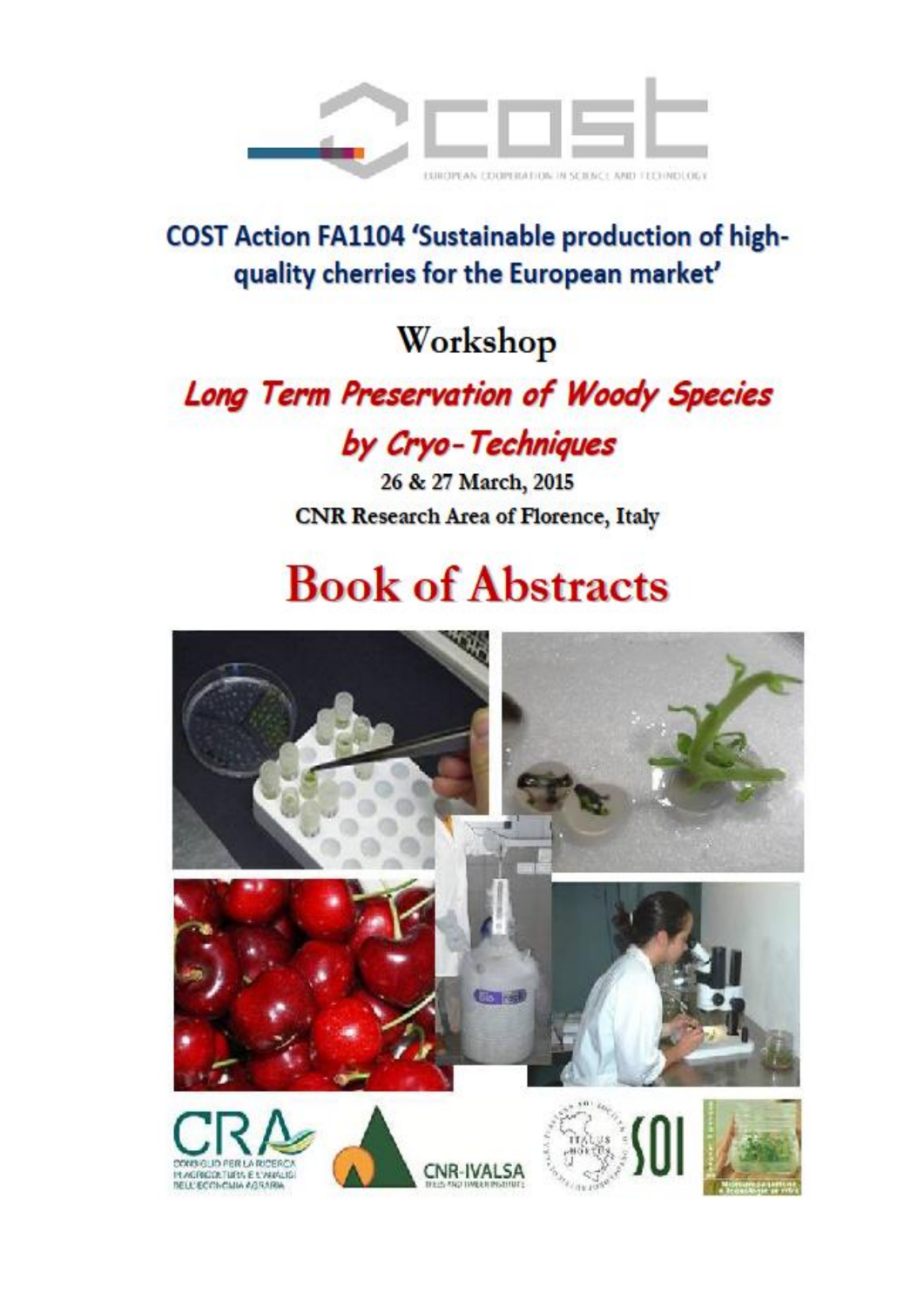#### COST Action FA1104 2

 **Workshop "Long Term Preservation of Woody Species by Cryo-Techniques". Florence, Italy, 26-27 March 2015**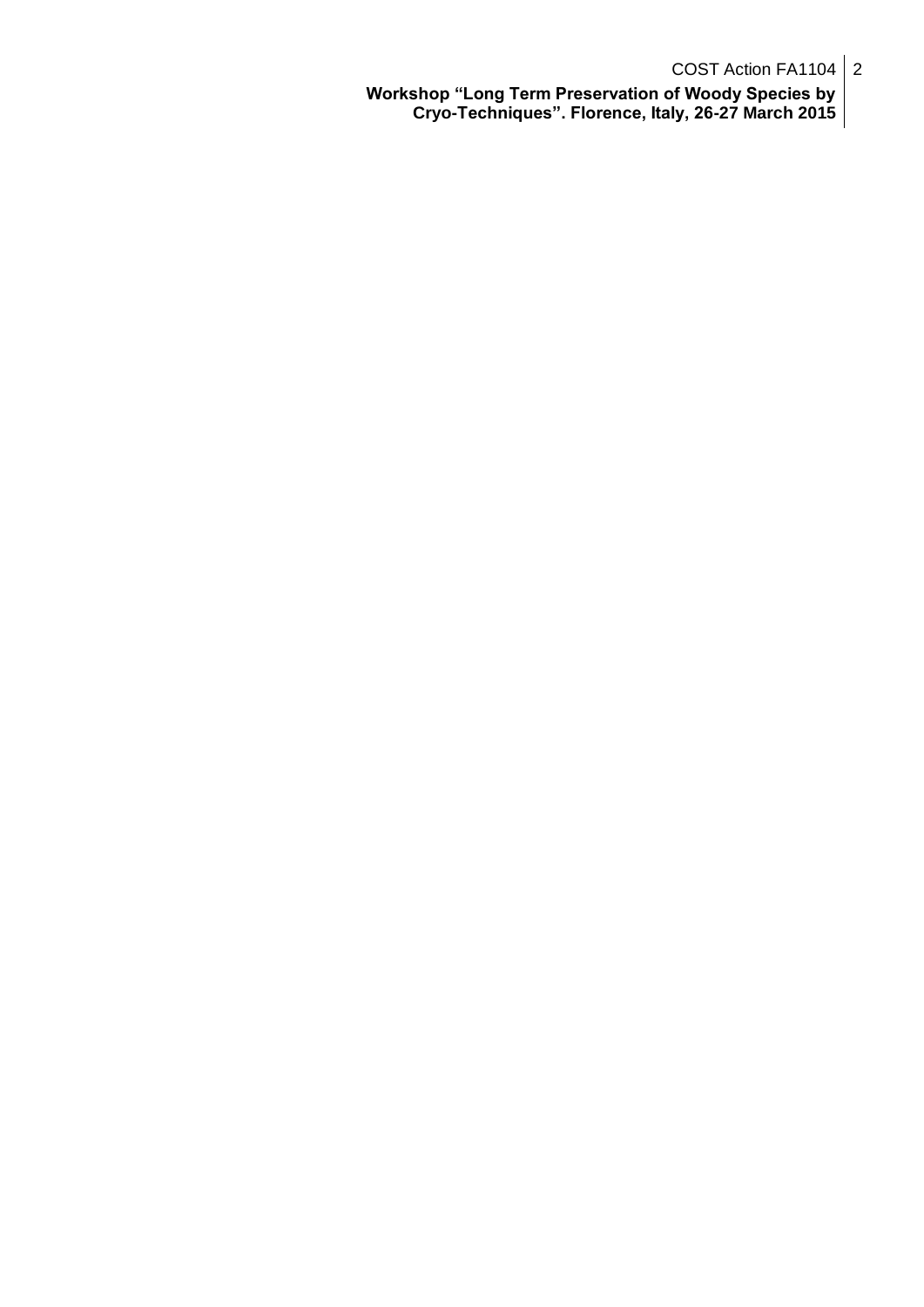# **Workshop**

# **Long Term Preservation of Woody Species**

# **by Cryo-Techniques**

**26 & 27 March, 2015 CNR Research Area of Florence, Italy**

**Organizers**

**Daniela Giovannini** Maurizio Lambardi daniela.giovannini@entecra.it lambardi@ivalsa.cnr.it

**Emilia Caboni** Monika Höfer CRA-FRU, tel. 06 79348131 Julius Kuhn Institute emilia.caboni@entecra.it monika.hoefer@jki.bund.de

CRA-FRF, tel. 0543 89566 CNR-IVALSA, tel. 055 5225685

### **Acknowledgements**

This workshop has been organized within WG1 'Genetic resources and breeding, Genetics and Genomics' established in the COST Action FA1104.

COST Action FA1104 'Sustainable production of high-quality cherries for the European market' (https://www.bordeaux.inra.fr/cherry/) is aimed to develop innovative strategies to safeguard European cherry production through active networking.



Members of ECPGR (European Cooperative Programme for Plant Genetic Resources) Working Group on *Prunus* (http://www.ecpgr.cgiar.org/working-groups/prunus/)

participated and supported the organization of the workshop, whose aims are in line with the scope and objectives of ECPGR. The outputs of the event will be disseminated in

collaboration with the ECPGR *Prunus* WG.



#### **Società di Ortoflorofrutticoltura Italiana**

**Working Group 'Micropropagation and** *In Vitro* **Techniques'**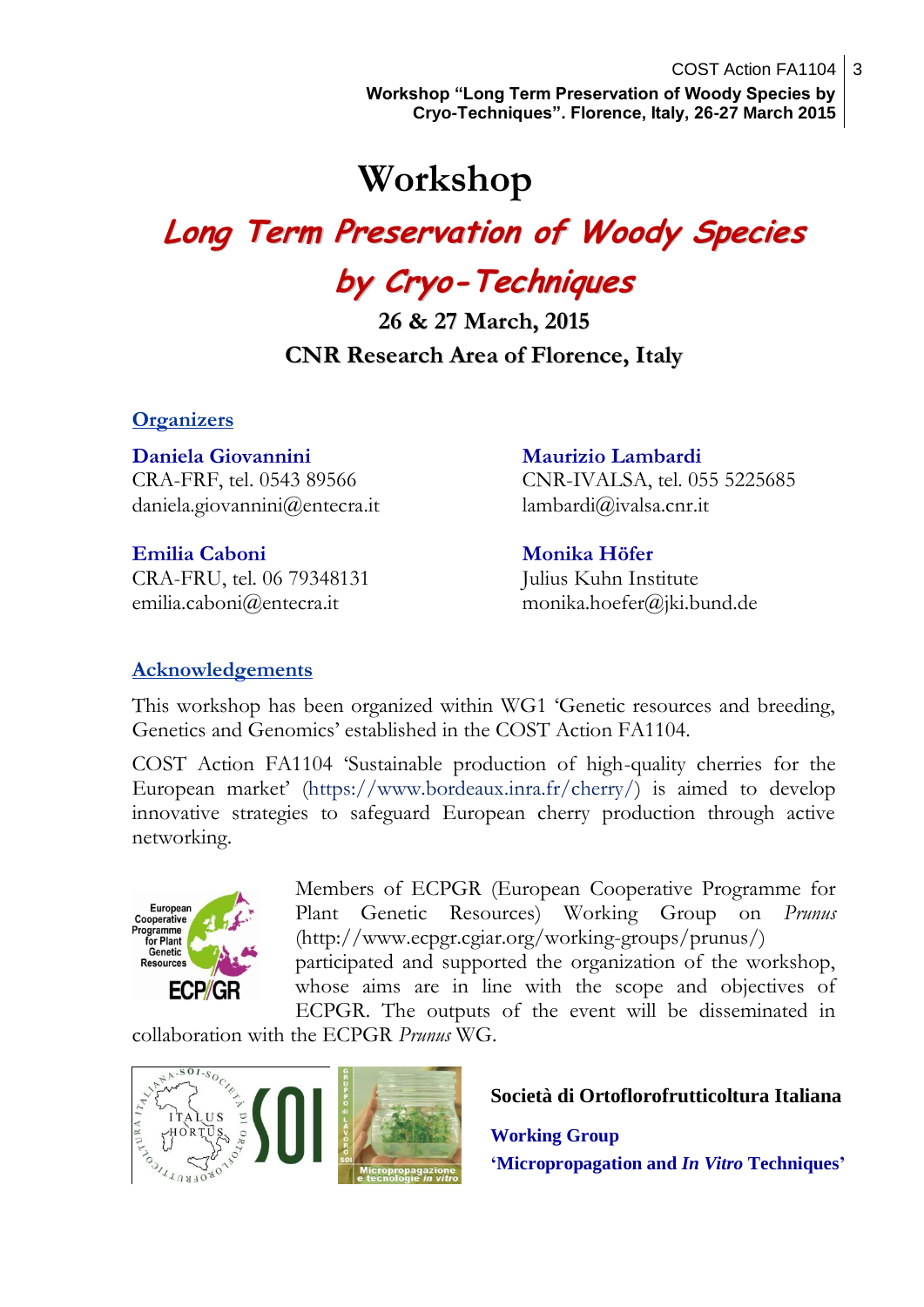# COST Action FA1104 4

 **Workshop "Long Term Preservation of Woody Species by Cryo-Techniques". Florence, Italy, 26-27 March 2015**

# **PROGRAMME**

| March 26 <sup>th</sup> , Thursday |                                                                                                                                                                                             |
|-----------------------------------|---------------------------------------------------------------------------------------------------------------------------------------------------------------------------------------------|
| $9.00 - 9.45$                     | <b>Registration of participants</b>                                                                                                                                                         |
| $9.45 - 10.15$                    | <b>Welcome greetings</b><br>Daniela Giovannini, Management Committee of COST Action FA1104<br>Mauro Centritto, Director of IVALSA<br>Maurizio Lambardi, SOI-Italian Society of Horticulture |
| $10.15 - 11.00$                   | Applied plant cryobanking at CGIAR plant collections: from protocol<br>development to genebank management<br><b>Bart Panis</b><br>Bioversity International, Leuven, Belgium                 |
| $11.00 - 11.30$                   | Coffee break                                                                                                                                                                                |
| $11.30 - 12.00$                   | Cryopreservation of woody species and cryotherapy<br><b>Maurizio Lambardi</b><br>CNR-IVALSA, Trees and Timber Institute, Florence, Italy                                                    |
| $12.00 - 12.30$                   | Cryopreservation of Malus and Fragaria<br><b>Monika Höfer</b><br>Julius Kuhn Institute, Dresden, Germany                                                                                    |
| $12.30 - 13.00$                   | <b>Cryopreservation of Ornamentals</b><br><b>Adela Halmagyi</b><br>Institute of Biological Research, Cluj-Napoca, Romania                                                                   |
| 13:00 - 13:30                     | Cryopreservation of conifers: challenges and bottlenecks<br>Jana Krajnakova<br><b>University of Udine, Italy</b>                                                                            |
| $13.30 - 15.00$                   | Lunch                                                                                                                                                                                       |
| $15.00 - 15.45$                   | Short presentations of video-posters (5-10 minutes each)                                                                                                                                    |
| $15.45 - 16.15$                   | Coffee break                                                                                                                                                                                |
| $16.15 - 17.00$                   | Visit to the Laboratory of Cryopreservation and In Vitro Techniques<br>of IVALSA                                                                                                            |
| 17.00                             | End of first day                                                                                                                                                                            |
| 20.00                             | Social Dinner (only for invited speakers and COST FA1104 members)                                                                                                                           |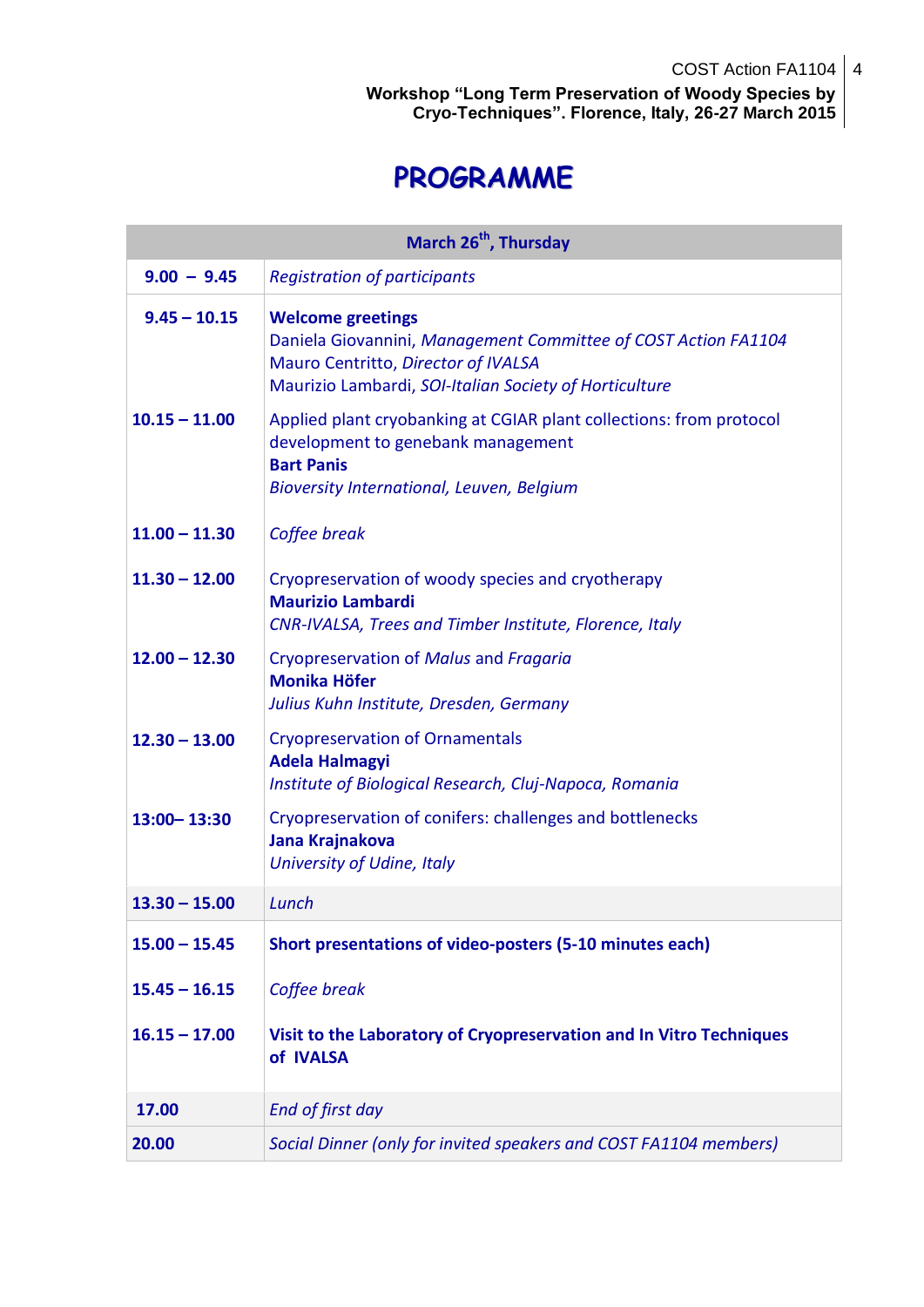| March 27 <sup>th</sup> , Friday |                                                                                                                                                                                                                                              |
|---------------------------------|----------------------------------------------------------------------------------------------------------------------------------------------------------------------------------------------------------------------------------------------|
| $9.00 - 9.30$                   | Cryopreservation of synthetic seeds<br><b>Aylin Ozudogru</b><br>CNR-IVALSA, Trees and Timber Institute, Florence, Italy                                                                                                                      |
| $9.30 - 10.00$                  | Overview on Prunus cryopreservation with focus on cherry<br><b>Emilia Caboni</b><br>CRA-FRU, Fruit Tree Research Center, Rome, Italy                                                                                                         |
| $10.00 - 10.30$                 | Coffee break                                                                                                                                                                                                                                 |
| $10.30 - 11.00$                 | Genetic and epigenetic stability assessment of plants regenerated from<br>cryopreservation<br><b>Anna De Carlo</b>                                                                                                                           |
| $11.00 - 11.15$                 | Pollen cryopreservation<br><b>Carla Benelli</b><br>CNR-IVALSA, Trees and Timber Institute, Florence, Italy                                                                                                                                   |
| $11.15 - 11.30$                 | Some experiences in the field of in vitro cryopreservation of woody species<br>(cherry species included) in the Fruit Research Institute of Čačak (Serbia)<br><b>Tatjana Vujović</b><br>Fruit Research Institute Kralja Petra, Čačak, Serbia |
| $11.30 - 12.00$                 | <b>Final discussion and general considerations</b>                                                                                                                                                                                           |
| $12.00 - 13.00$                 | Lunch                                                                                                                                                                                                                                        |
| $13.00 - 13.30$                 | <b>Conclusion of the Workshop</b>                                                                                                                                                                                                            |
| 14.00                           | Departure to Oscar Tintori Nursery<br>(only for invited speakers and COST FA1104 members)                                                                                                                                                    |
| $15.00 - 17.00$                 | Visit to the Oscar Tintori Nursery, Pescia, Pistoia.<br>Guided visit to the "Hesperidarium", a reach and unique collection of<br>ornamental citrus plants. Tasting of own-produced olive oil and citrus jam.                                 |
| $17.00 - 18.00$                 | <b>Return to Florence</b>                                                                                                                                                                                                                    |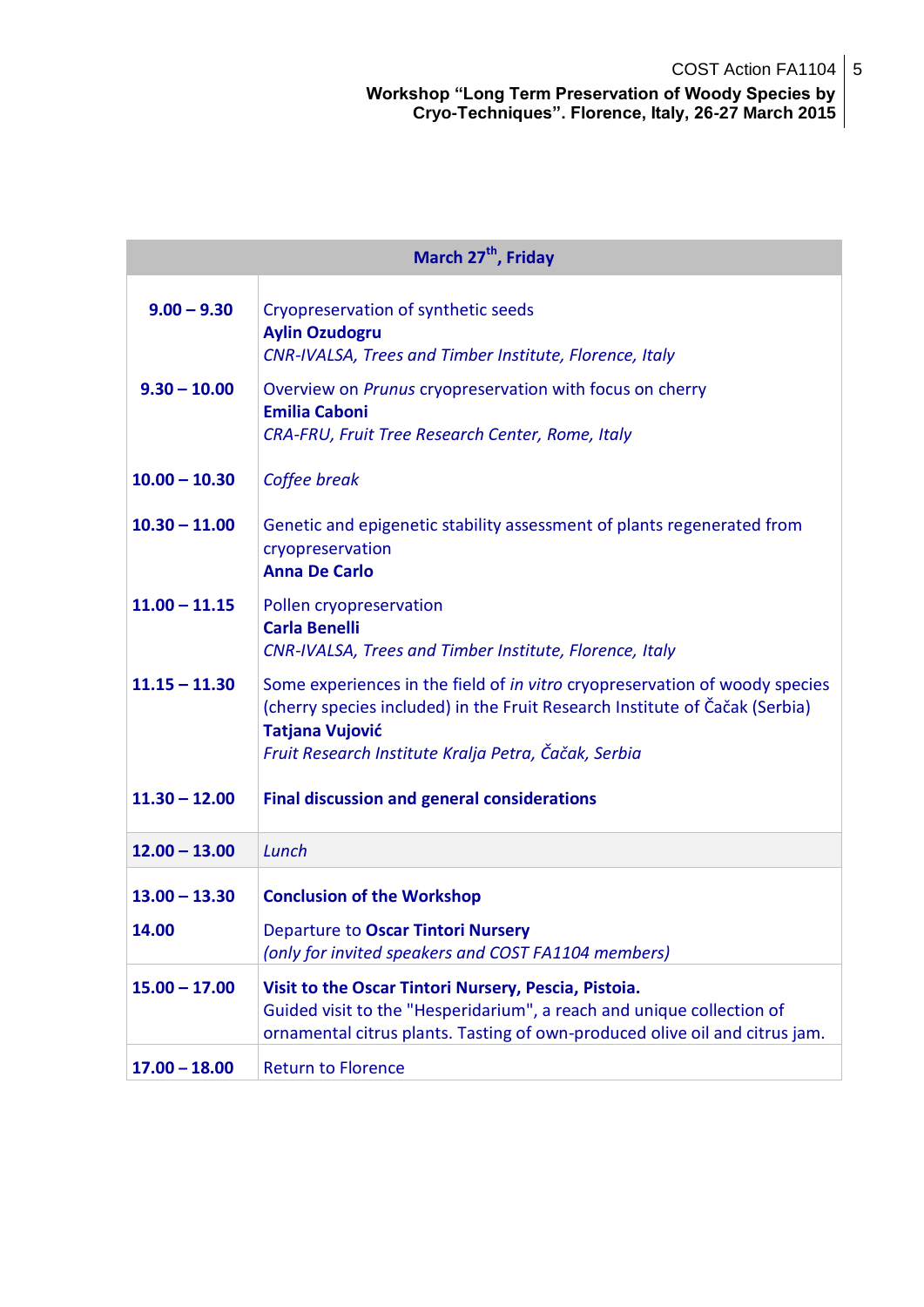# **Video-Posters**

# *In vitro* **preservation of patrimonial fruit varieties of Emilia-Romagna region, Italy**

Irene Quacquarelli, Nives Gimelli, Daniela Giovannini *CRA-FRF, Fruit Tree Research Unit, Forlì, Italy*

## **Preliminary results of cryopreservation experiments aimed to long-term maintenance of Hungarian sour cherry germplasm**

Tamás Lakatos, Tímea Tóth *Research Institute for Fruitgrowing and Ornamentals, Budapest, Hungary*

# **Droplet vitrification cryopreservation of** *Prunus mahaleb* **using shoot tips from** *in situ* **plants**

Heider Saleh, Sezai Ercisli *Department of Horticulture, Ataturk University Agricultural Faculty, Erzurum*

# *In vitro* **methods for increasing genetic variability and preserving woody fruit and ornamental species biodiversity applied in Fruitgrowing Institute Plovdiv, Bulgaria**

Lilyana Nacheva, Petya Gercheva *Fruitgrowing Institute, Plovdiv, Bulgaria*

# **Application of the droplet vitrification method for cryopreservation of temperate fruit species**

Alessandra Sgueglia, Federica Piombino, Diletta Dietrich, Maria Antonietta Germanà, Cinzia Forni, Adele Gentile, Andrea Frattarelli, Simona Monticelli, Emiliano Condello, Emilia Caboni

*CRA-FRU, Fruit Tree Research Centre, Rome, Italy; Department of Agricultural and Forest Sciences, University of Palermo, Italy; Department of Biology, University of Torvergata, Rome, Italy*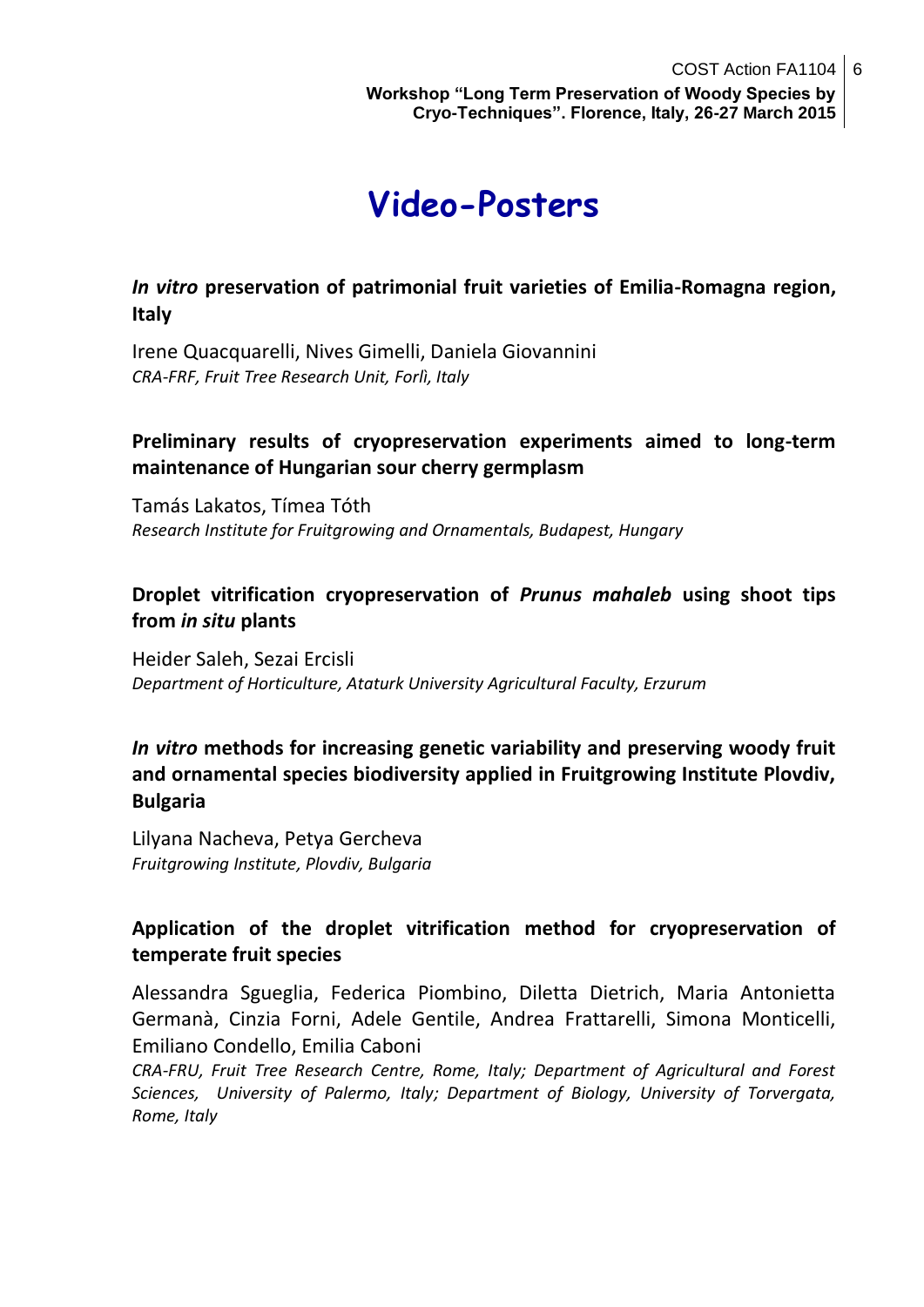#### COST Action FA1104 7

 **Workshop "Long Term Preservation of Woody Species by Cryo-Techniques". Florence, Italy, 26-27 March 2015**

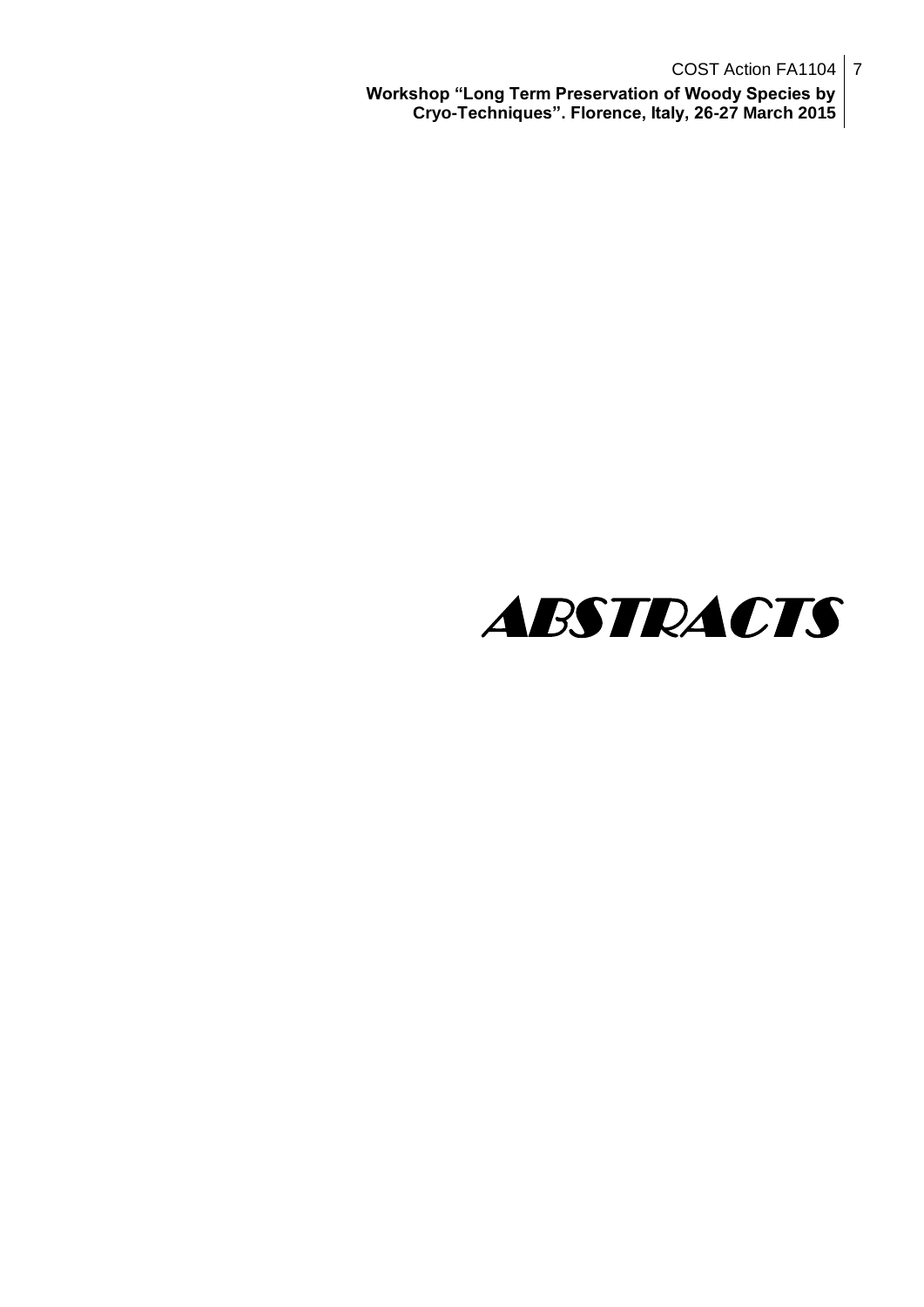COST Action FA1104 8  **Workshop "Long Term Preservation of Woody Species by Cryo-Techniques". Florence, Italy, 26-27 March 2015**

| <b>NOTES</b> |
|--------------|
|              |
|              |
|              |
|              |
|              |
|              |
|              |
|              |
|              |
|              |
|              |
|              |
|              |
|              |
|              |
|              |
|              |
|              |
|              |
|              |
|              |
|              |
|              |
|              |
|              |
|              |
|              |
|              |
|              |
|              |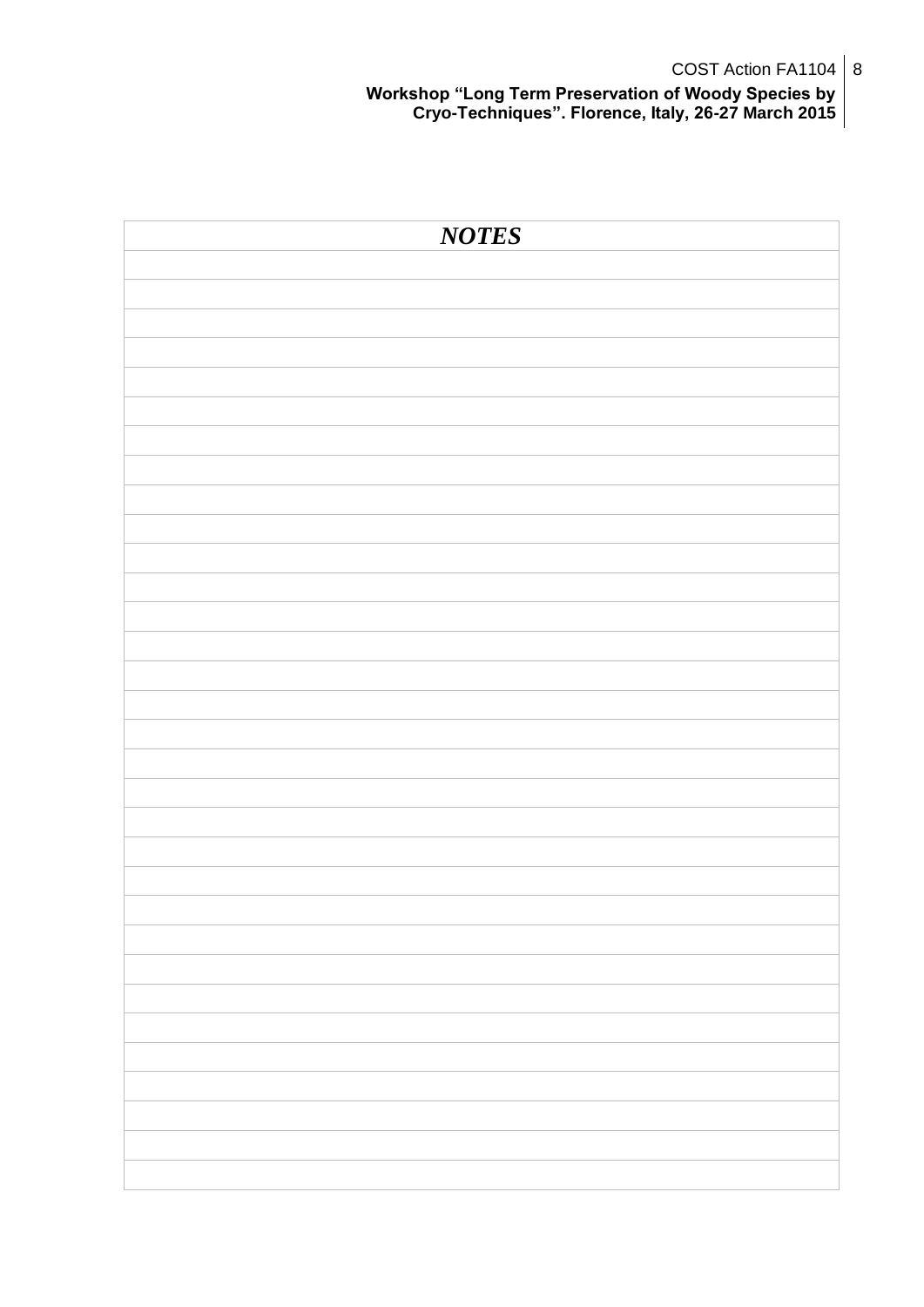### **Applied plant cryobanking at CGIAR plant collections: from protocol development to genebank management**

Bart Panis<sup>1\*</sup>, Ines Van den Ouwe<sup>1</sup>, Bart Piette<sup>1</sup>, Nicolas Roux<sup>2</sup>.  $1B$ ioversity International, W. De Croylaan 42, B-3001 Leuven, Belgium ²Bioversity International, Parc Scientifique Agropolis II, 34397 Montpellier Cedex 5, France \**Corresponding author: bart.panis@biw.kuleuven.be*

Key words: banana, cryopreservation, droplet vitrification, *Musa*

Research at CGIAR (the Consultative Group on International Agricultural Research) is dedicated to reducing rural poverty, increasing food security, improving human health and nutrition, and ensuring more sustainable management of natural resources. This research is carried out by 15 Centers, in close collaboration with hundreds of partner organizations. The GCIAR collections encompass seed propagated as well as vegetatively propagated crops. Seed is classically stored at -20°C (and sometimes cryopreserved) while vegetatively propagated crops are maintained in the field, stored as in vitro collection under reduced growth conditions or through cryopreservation. Both crop types, seed and vegetatively propagated crops, are preserved in 11 CGIAR centers and it is estimated that by 2015 the number of stored accessions will increase to 750 000.

Until recent, banana collections existed mainly as field and in vitro collections. However, in the year 2003 a cryobank was established at the Bioversity International Transit Centre (ITC), Leuven Belgium. First experiments on banana cryopreservation already started back in 1985 but it was only after the optimization and application of the droplet vitrification protocol to banana that cryobanking could practically start. This method can be applied to meristems excised from rooted in vitro plants as well as to "cauliflower-like" meristem clumps. Which tissue to use depends on the genome constitution of the banana cultivar.

A banana accession is considered as safely stored provide three independent and successful experiments are executed. For extra safety reasons, one repetition per accession is safely backed up at IRD (Institut de recherche pour le développement) in Montpellier, about 1000 km from Leuven. One skilled technician can cryopreserve on average 40 accessions per year, medium preparation, plant multiplication, post-thaw testing included. Thanks to funds received from donors such as the World bank, The Gatsby Charitable Foundation, Genebank Coordinated Research Programme managed by the Crop Trust we have cryopreserved 902 accessions to date belonging to all Musa groups. This represents 64 % of the accessions stored in vitro and is thus one of the world's largest cryopreserved plant collections percentage wise.

More and more plant genebanks start now to cryopreserve their collections as a safety backup. Genebank curators, however, are often confronted with the fact that their cryopreservation protocol is not applicable to all accessions within a given species or that the preserved material (shoots, seed, embryos, callus,...) does not grow out into normal plants at desired frequencies. In this presentation, issues dealing with safety (of material as well as of staff), management, the importance of testing regeneration towards a normal rooted plants versus survival will be discussed.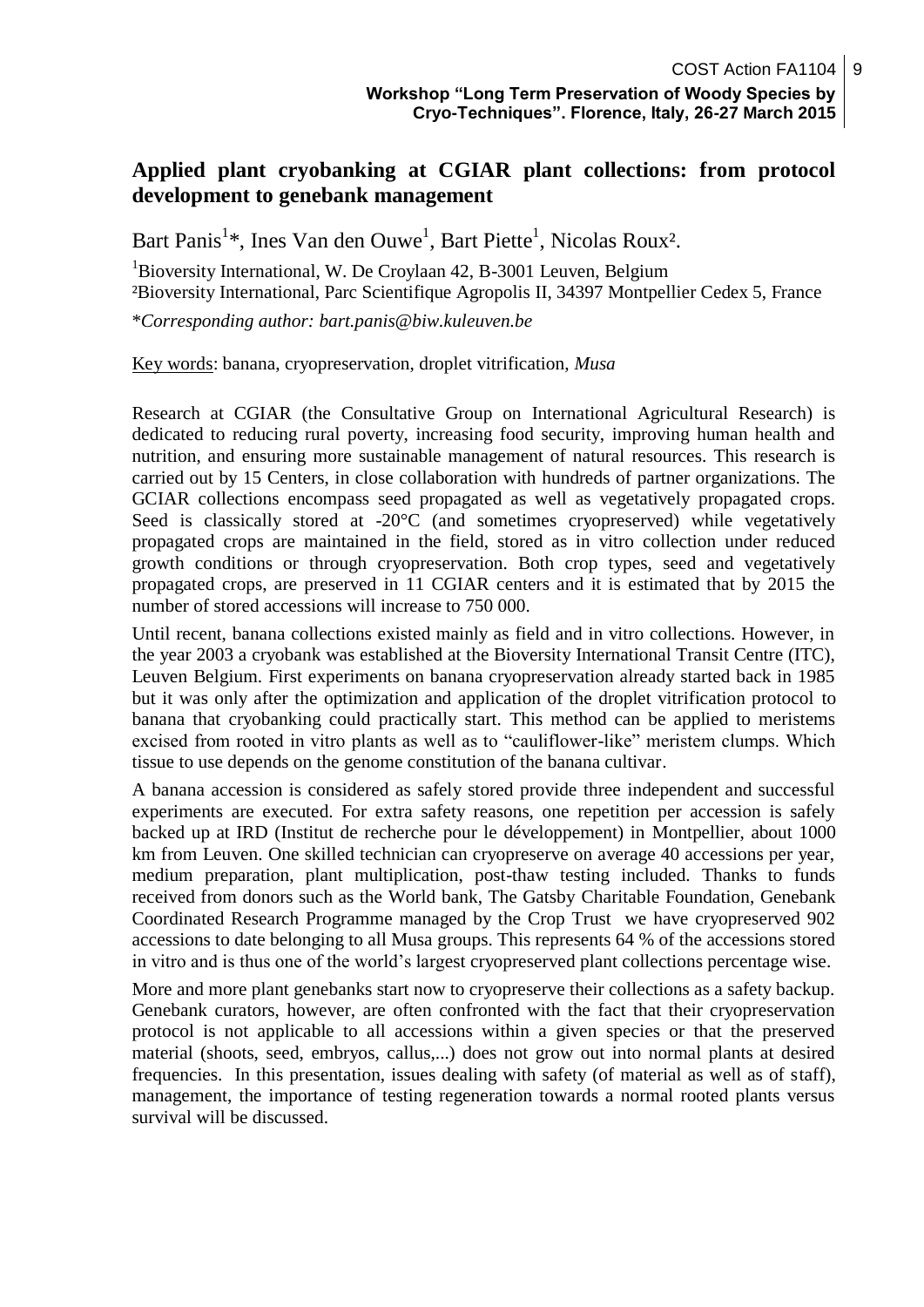COST Action FA1104  **Workshop "Long Term Preservation of Woody Species by Cryo-Techniques". Florence, Italy, 26-27 March 2015**

| <b>NOTES</b> |  |
|--------------|--|
|              |  |
|              |  |
|              |  |
|              |  |
|              |  |
|              |  |
|              |  |
|              |  |
|              |  |
|              |  |
|              |  |
|              |  |
|              |  |
|              |  |
|              |  |
|              |  |
|              |  |
|              |  |
|              |  |
|              |  |
|              |  |
|              |  |
|              |  |
|              |  |
|              |  |
|              |  |
|              |  |
|              |  |
|              |  |
|              |  |
|              |  |

10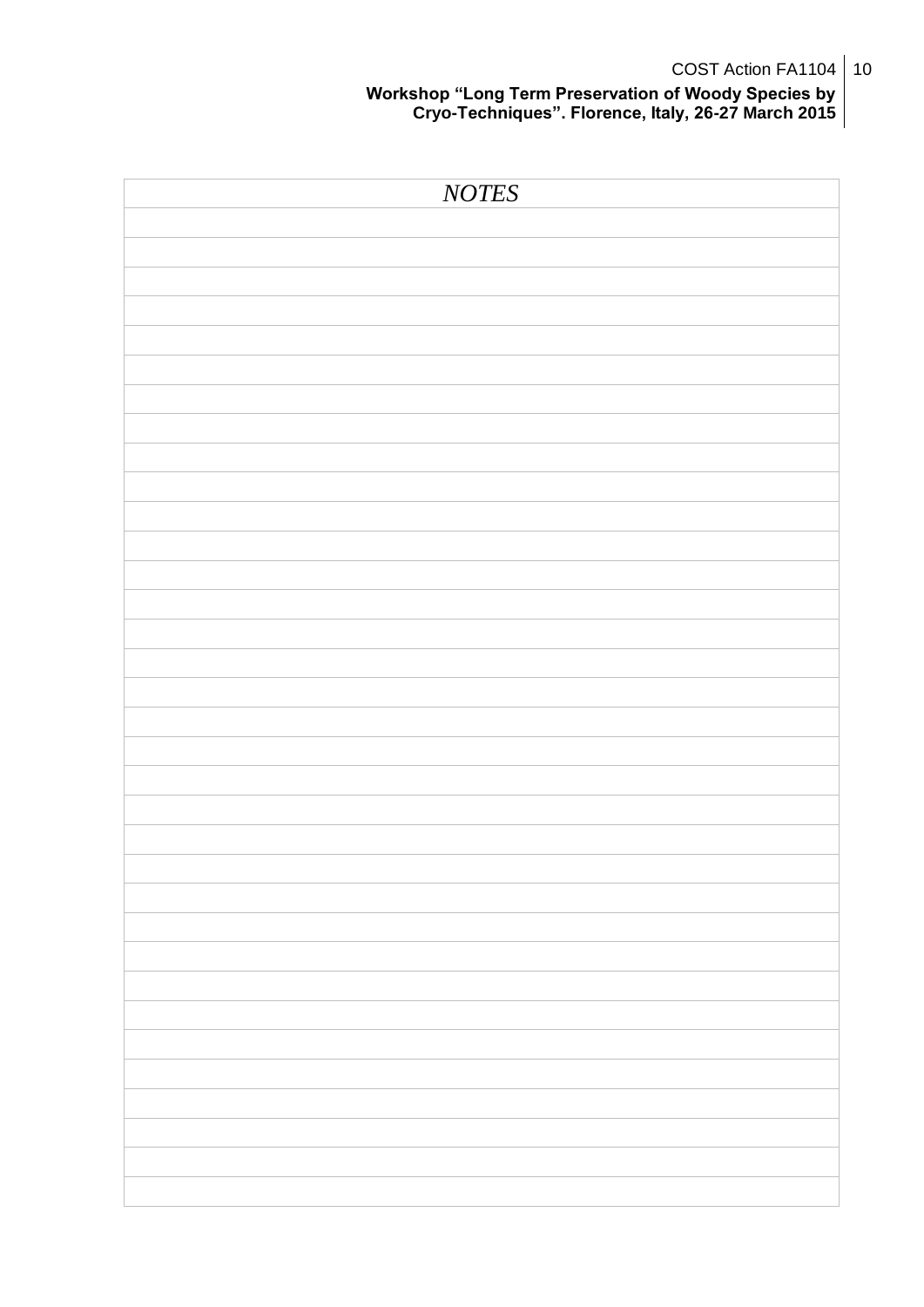#### **Cryopreservation of woody species and cryotherapy**

#### Maurizio Lambardi

National Research Council (CNR), IVALSA/Trees and Timber Institute, 50019 Sesto Fiorentino (Florence), Italy

*Corresponding author: lambardi@ivalsa.cnr.it*

Key words: cryopreservation, shoot tips, embryogenic callus, dormant buds, seeds

First attempt to cryopreserve woody plant material dates back to 1960, when Akira Sakai showed that one-year-old twigs of poplar and willow species were not injured when cooled to –196°C, if they were first held at low temperatures for some hours. Thirty years later, Sakai and co-workers developed the Plant Vitrification Solution n° 2 (PVS2) which showed to be very effective for the induction of vitrification in nucellar cells of *Citrus sinensis* during ultrarapid freezing in liquid nitrogen. Since then, the number of PVS2-based protocols, developed for the cryopreservation of woody plant shoot tips, increased yearly, while at the same time new and effective encapsulation- and droplet-based methods were also proposed. A range of different cryo-techniques is now available for the cryostorage of woody species germplasm, allowing the safe long-term conservation in liquid nitrogen of different organs and tissues, coming from tissue culture or directly collected in the field, such as:

- shoot tips and nodal segments, obtained *in vitro* by axillary or apical buds and used naked or incapsulated in Ca-alginate beads. They are the most used explants with broad-leaf trees, provided that optimized protocols of micropropagation have been achieved;
- embryogenic callus samples, largely used with conifer species for which efficient micropropagation procedures from mature stock plants are rarely available. Also organogenic callus can be used with broad-leaf species;
- dormant buds, directly collected from the field, which are cryo-stored after the application of a simple protocol, based on bud dessication and slow cooling. The technique allows for a marked reduction of time and labour, in comparison with the cryopreservation of germplasm using tissue culture-based methods, but it can be developed only with species that can be chip-grafted, such as apple, pear and cherry;
- seeds and embryonic axes, useful material for the long-term preservation of seedpropagated species. In polyembrionic species (such as citrus), they allow also the conservation of clonal germplasm;
- pollen, a particularly precious material in fruit plant breeding.

Recently, cryotherapy (i.e., the use of liquid nitrogen to recover pathogen-free plants) showed to allow eradication of viruses, phytoplasma and bacteria from infected material. The examples of efficient procedures for woody species, although still limited, are promising.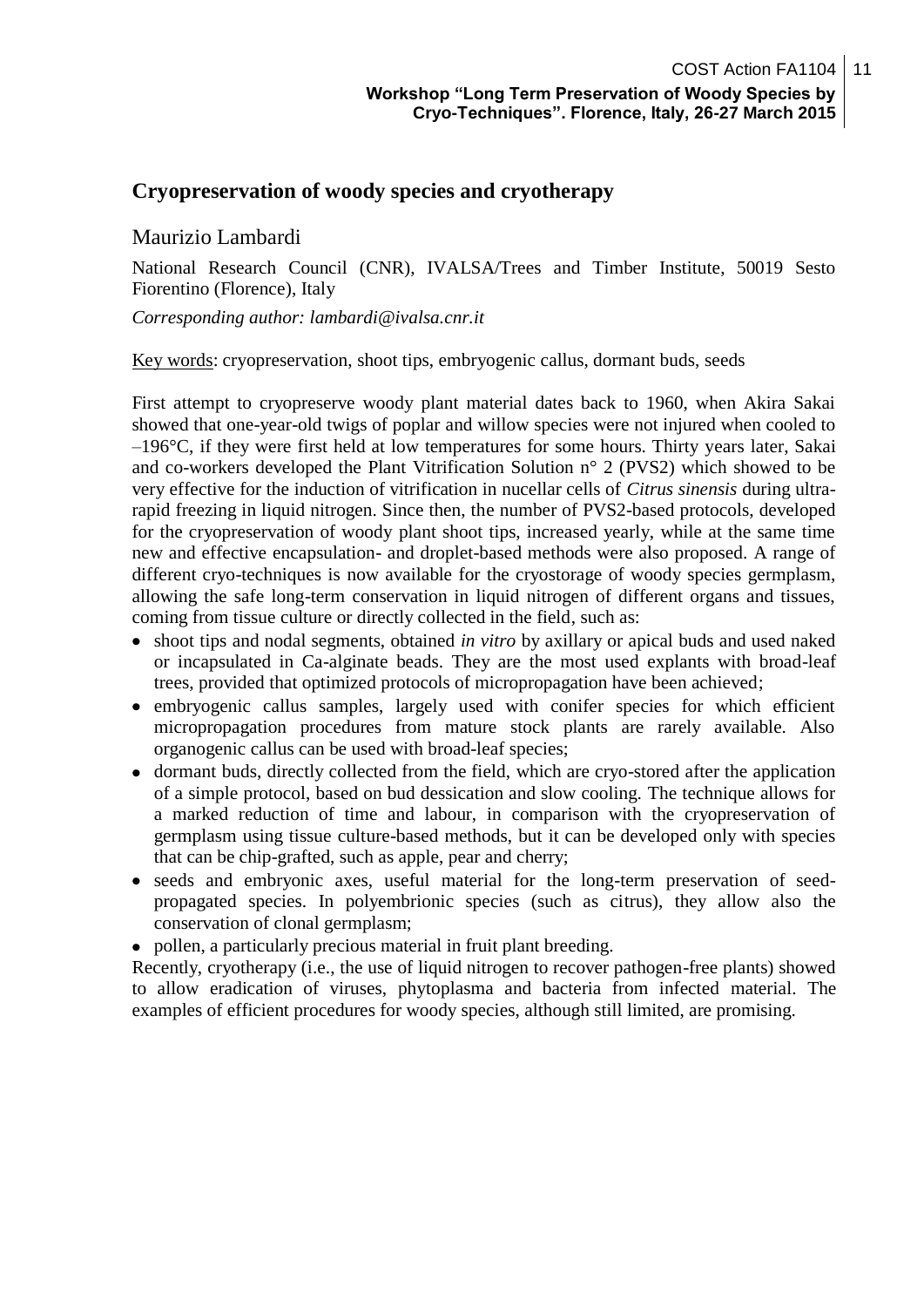COST Action FA1104 12  **Workshop "Long Term Preservation of Woody Species by Cryo-Techniques". Florence, Italy, 26-27 March 2015**

| <b>NOTES</b> |  |
|--------------|--|
|              |  |
|              |  |
|              |  |
|              |  |
|              |  |
|              |  |
|              |  |
|              |  |
|              |  |
|              |  |
|              |  |
|              |  |
|              |  |
|              |  |
|              |  |
|              |  |
|              |  |
|              |  |
|              |  |
|              |  |
|              |  |
|              |  |
|              |  |
|              |  |
|              |  |
|              |  |
|              |  |
|              |  |
|              |  |
|              |  |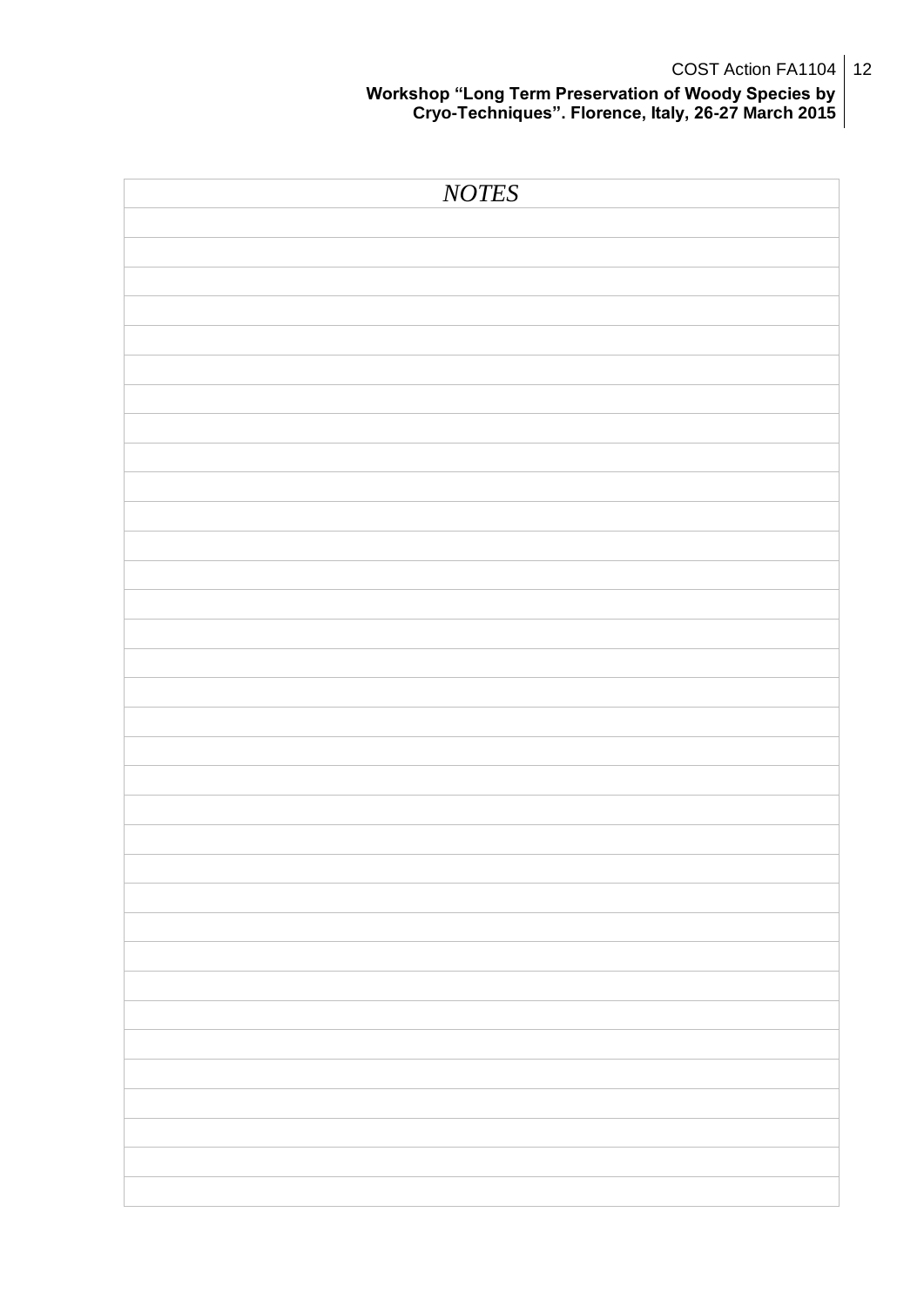#### **Cryopreservation of** *Malus* **and** *Fragaria*

#### Monika Höfer

Julius Kühn-Institute, Federal Research Centre for Cultivated Plants, Institute for Breeding Research on Fruit Crops, Pillnitzer Platz 3a, D-01326 Dresden, Germany

*Corresponding author: monika.hoefer@jki.bund.de*

Key words**:** *Malus*, *Fragaria*, cryopreservation, dormant buds, PVS2 vitrification

The 'National Program for Genetic Resources of Agricultural and Horticultural Plants' in Germany is designed to provide long-term preservation, utilization, research and development for these species. In the Institute for Breeding Research on Fruit Crops in Dresden-Pillnitz the Fruit Gene bank with 2600 accessions is integrated. The conservation strategy requires the application of different methods for safety duplication.

The aim was the elaboration and optimization of the cryopreservation in *Malus* and *Fragaria* to establish a basis for a duplicate collection and to perform one demand in the National Program of Plant Genetic Resources. At present the Fruit Genebank in Dresden-Pillnitz comprises 281 strawberry cultivars, 270 *Fragaria* wild species accessions and 507 *Malus* wild species accessions.

The method of the cryopreservation elaborated within the EU-Project . European Small Berries Genetic Resources' GENBERRY (AGRI GEN RES 036) in strawberry (PVS2 vitrification protocol with cold acclimation; Höfer and Reed 2012) was adapted and 84 strawberry cultivars (*Fragaria* × *ananassa* Duch.) and 50 *Fragaria* wild species accessions were tested. The average of recovery was 86 %; all tested accessions passed the aspired baseline for storage minimum recovery of 40 %. Currently, the institute has 174 different *Fragaria* accessions in the permanent cryopreservation.

Based on the preliminary results of the cryopreservation of dormant *Malus* buds under the conditions of the Fruit Genebank in Dresden-Pillnitz (Höfer, 2007; Höfer, 2010), the results of the further optimization and standardization were summarized in the article 'Cryopreservation of winter-dormant apple buds – Establishment of a duplicate collection of Malus germplasm' (Höfer 2015; Journal Plant Cell, Tissue and Organ Culture DOI 10.1007/s11240-015-0735-1). Of the 73 *Malus* wild species accessions tested, 60 had living buds, and recovery was > 40 % for 34 accessions and these averaged 71 % recovery.

The results of the project demonstrated that the cryopreservation of *Malus* and *Fragaria* accessions could be an effective method of duplicate collection. A concept including the implementation for the further establishment of the cryopreservation of the genetic resources in apple and strawberry (cultivars and wild species accessions) will be elaborated.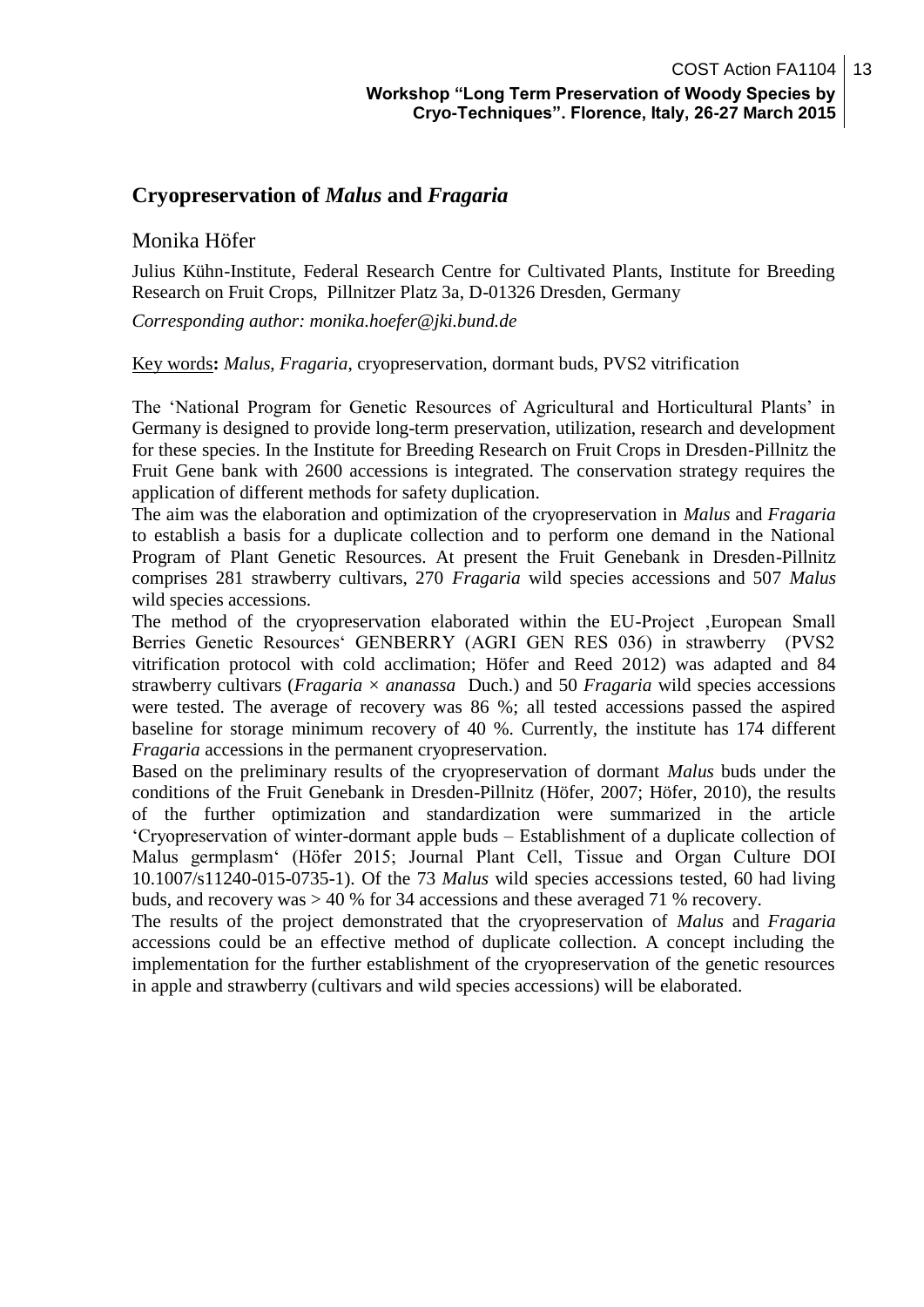COST Action FA1104  **Workshop "Long Term Preservation of Woody Species by Cryo-Techniques". Florence, Italy, 26-27 March 2015**

| <b>NOTES</b> |
|--------------|
|              |
|              |
|              |
|              |
|              |
|              |
|              |
|              |
|              |
|              |
|              |
|              |
|              |
|              |
|              |
|              |
|              |
|              |
|              |
|              |
|              |
|              |
|              |
|              |
|              |
|              |
|              |
|              |
|              |
|              |
|              |

14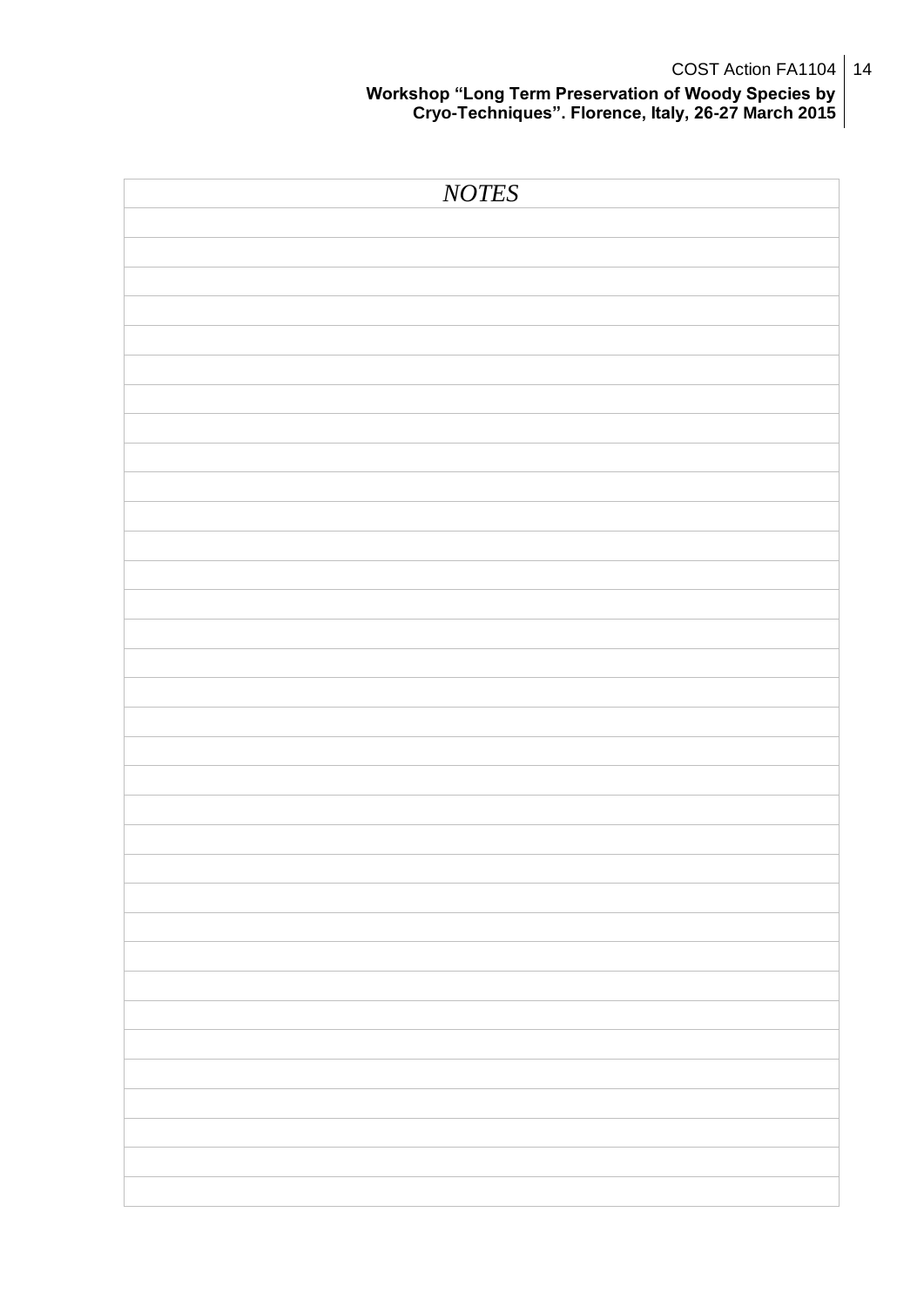#### **Cryopreservation of ornamentals**

#### Adela Halmagyi\*, Ana Coste

Institute of Biological Research branch of National Institute of Research and Development for Biological Sciences, Republicii str. 48, 400015 Cluj-Napoca, Romania

*\*Corresponding author: adela.halmagyi@icbcluj.ro*

Key words: *Chrysanthemum, Dianthus, Rosa*, long-term storage, shoot apices

The commercial production of ornamental species and varieties is constantly growing and becoming an important part of the economy. New cultivars with horticultural and economic value are produced every year replacing the existing assortments. Over the years several cryopreservation methods have been performed as the only viable procedures for the longterm conservation of vegetatively propagated plant genetic resources. Despite of the growing number of ornamental species cryopreserved in various countries, a large-scale routine application of cryopreservation for long-term germplasm storage in genebanks is still limited. Different cryopreservation methods have been implemented for some vegetatively propagated ornamental species like chrysanthemum (*Chrysanthemum morifolium* L.)*,* carnation (*Dianthus caryophyllus* L.) and roses (*Rosa x* hybrida). Chrysanthemum shoot tips were cryopreserved by controlled-rate freezing (highest regrowth after preculture in 0.5 M sucrose and 0.25ºC/min cooling rate), encapsulation-dehydration (regeneration after preculture in 0.5 M or 0.75 M sucrose and 4-5 h dehydration in laminar flow cabinet), DMSO-droplet freezing (maximum shoot regrowth after 2 h incubation in 7% DMSO) and droplet-vitrification (highest regrowth after 5 min dehydration in PVS2 100% or 15 min dehydration in PVS2 60%). Droplet-vitrification of carnation and rose cultivars lead to high regeneration after 20- 25 min PVS2 dehydration (according to cultivar) while cryopreservation by encapsulationvitrification of carnation shoot tips after 24 h sucrose (0.5 M) preculture and dehydration at  $0^{\circ}$ C was the most effective in achieving high rates of regeneration. Although many cryopreservation studies have been developed to minimize freezing damage and to enhance regrowth, the genetic stability of conserved material still remains a major concern.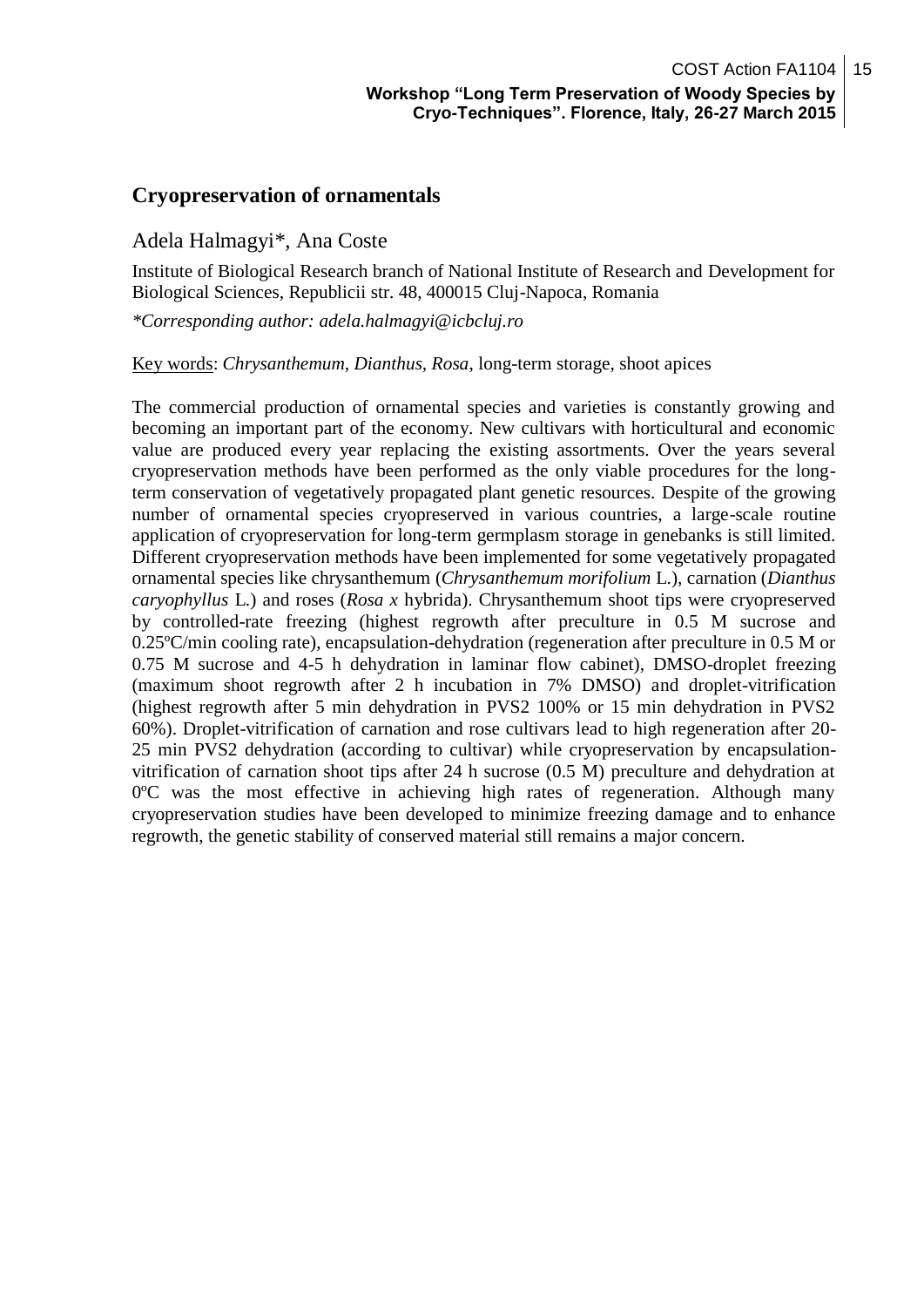COST Action FA1104  **Workshop "Long Term Preservation of Woody Species by Cryo-Techniques". Florence, Italy, 26-27 March 2015**

| <b>NOTES</b> |
|--------------|
|              |
|              |
|              |
|              |
|              |
|              |
|              |
|              |
|              |
|              |
|              |
|              |
|              |
|              |
|              |
|              |
|              |
|              |
|              |
|              |
|              |
|              |
|              |
|              |
|              |
|              |
|              |
|              |
|              |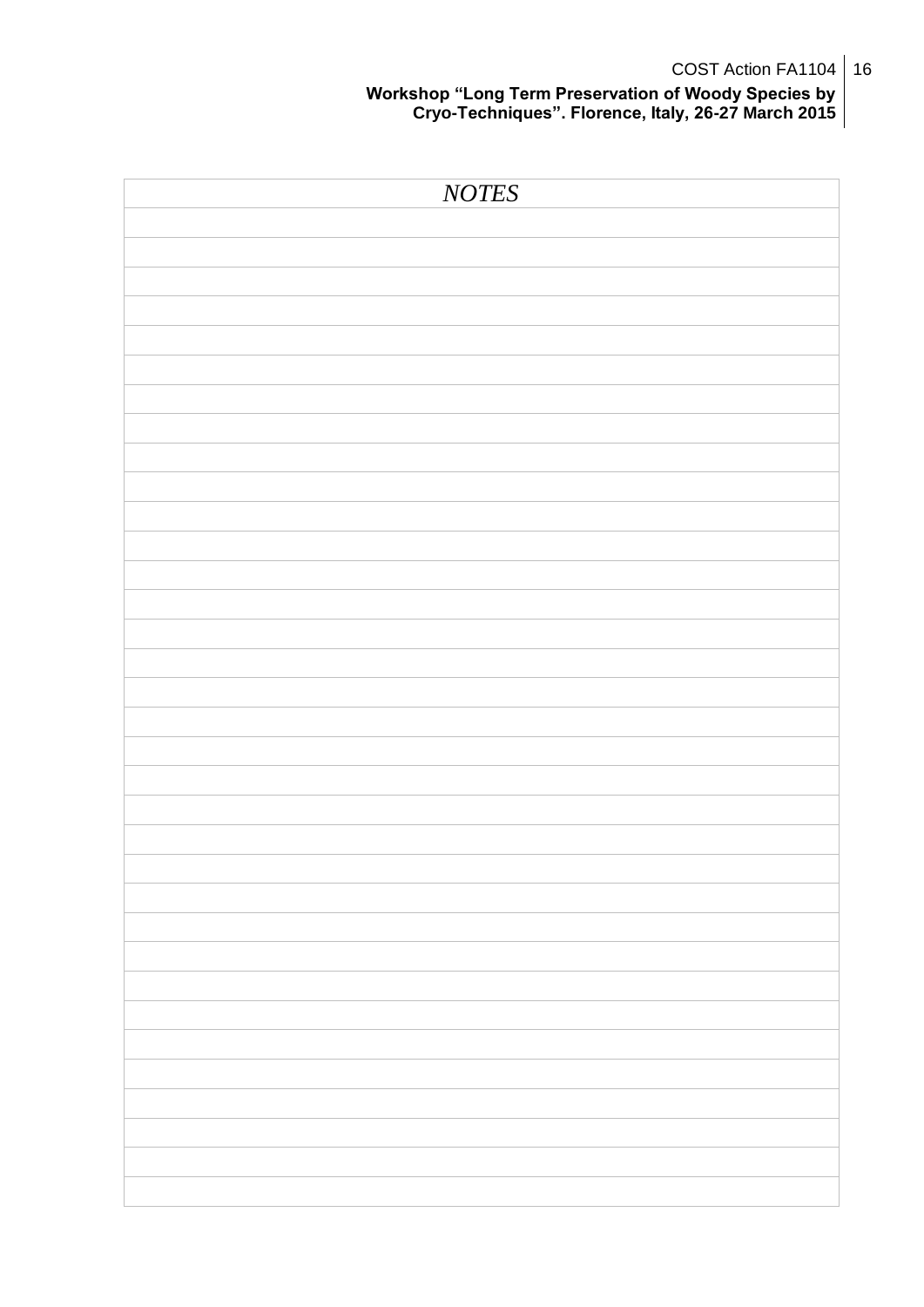#### **Cryopreservation of conifers: challenges and bottlenecks**

Jana Krajňáková<sup>1,2\*</sup>, Hely Häggman<sup>2</sup>

<sup>1</sup>Department of Agriculture and Environmental Science, University of Udine, Via delle Scienze 91, 33100 Udine, Italy

<sup>2</sup>Department of Biology, University of Oulu, PO Box 3000, FI-90014 Oulu, Finland

\**Corresponding author*: *jana.krajnakova@uniud.it*

Key words: somatic embryogenesis, cryopreservation, slow-cooling method, clonal forestry, genetic fidelity

In the present moment, forests cover more than 4 billion hectares of the Earth's surface and their importance as a carbon sink is enormous. In Europe, forests represent almost half of the land surface (102 million ha, which amount to 25 % of the world total), of which 65 % are conifers. Conifers are characterized, as many forest tree species, by long rotation times and regeneration intervals and by large size. Traditionally, the conservation strategies for forest trees are based on *in situ* and *ex situ* conservation. Somatic embryogenesis (SE) of conifers became an important propagation technique and together with cryopreservation has been employed into tree breeding programs of several coniferous species. For clonal forestry, cryopreservation facilitates the recovery of elite genotypes following long-term selection trails and the subsequent establishment of production clone banks for commercial application. In conifer SE, cryopreservation is applied exclusively to the juvenile cultures, embryogenic cell masses, although there is potential for cryogenic storage of somatic and zygotic embryos. To date, cryopreservation of embryogenic cultures has been successful for more than 30 species and their hybrids, represented by the genera *Abies* (3), *Larix* (6), *Picea* (9), *Pinus* (11) and *Pseudotsuga* (1). The most frequently applied cryopreservation technique is slow-cooling and fast-thawing; however, vitrification-based method has been successfully used as well. Because zygotic embryos of many conifers develop desiccation tolerance during maturation, methods for developing desiccation tolerance in SE in preparation for cryostorage have also been successful. Although, the first reports on the cryopreservation of conifers were published more 25 years ago, the experience and reports on the effects of prolonged storage in liquid nitrogen are still limited, and the genetic fidelity at DNA level of the cryopreserved material has rarely been considered. On the other hand, cryopreservation as a cost-effective, low laborand space-demanding alternative will have an important role for conservation of coniferous tree species.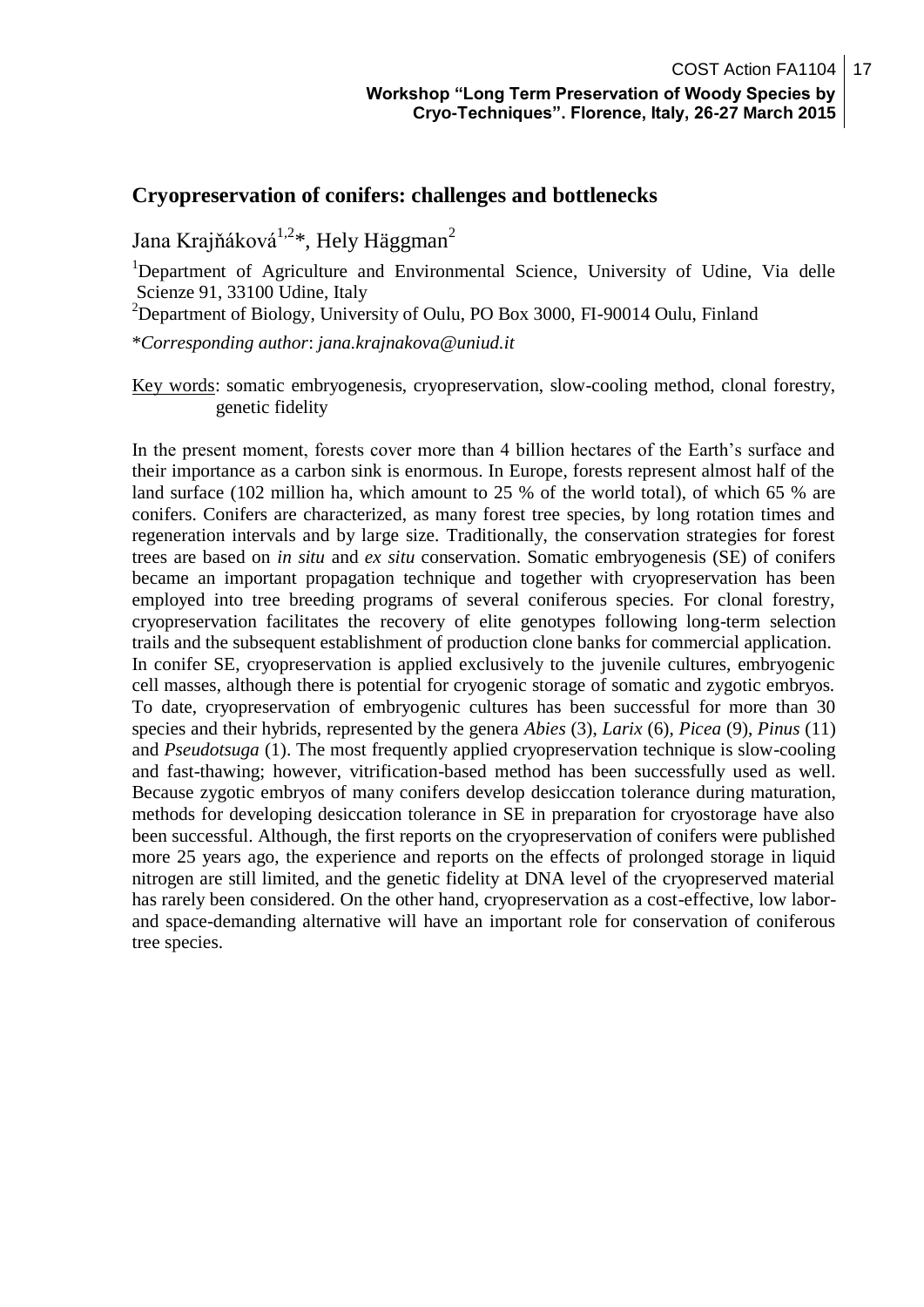COST Action FA1104  **Workshop "Long Term Preservation of Woody Species by Cryo-Techniques". Florence, Italy, 26-27 March 2015**

| <b>NOTES</b> |
|--------------|
|              |
|              |
|              |
|              |
|              |
|              |
|              |
|              |
|              |
|              |
|              |
|              |
|              |
|              |
|              |
|              |
|              |
|              |
|              |
|              |
|              |
|              |
|              |
|              |
|              |
|              |
|              |
|              |
|              |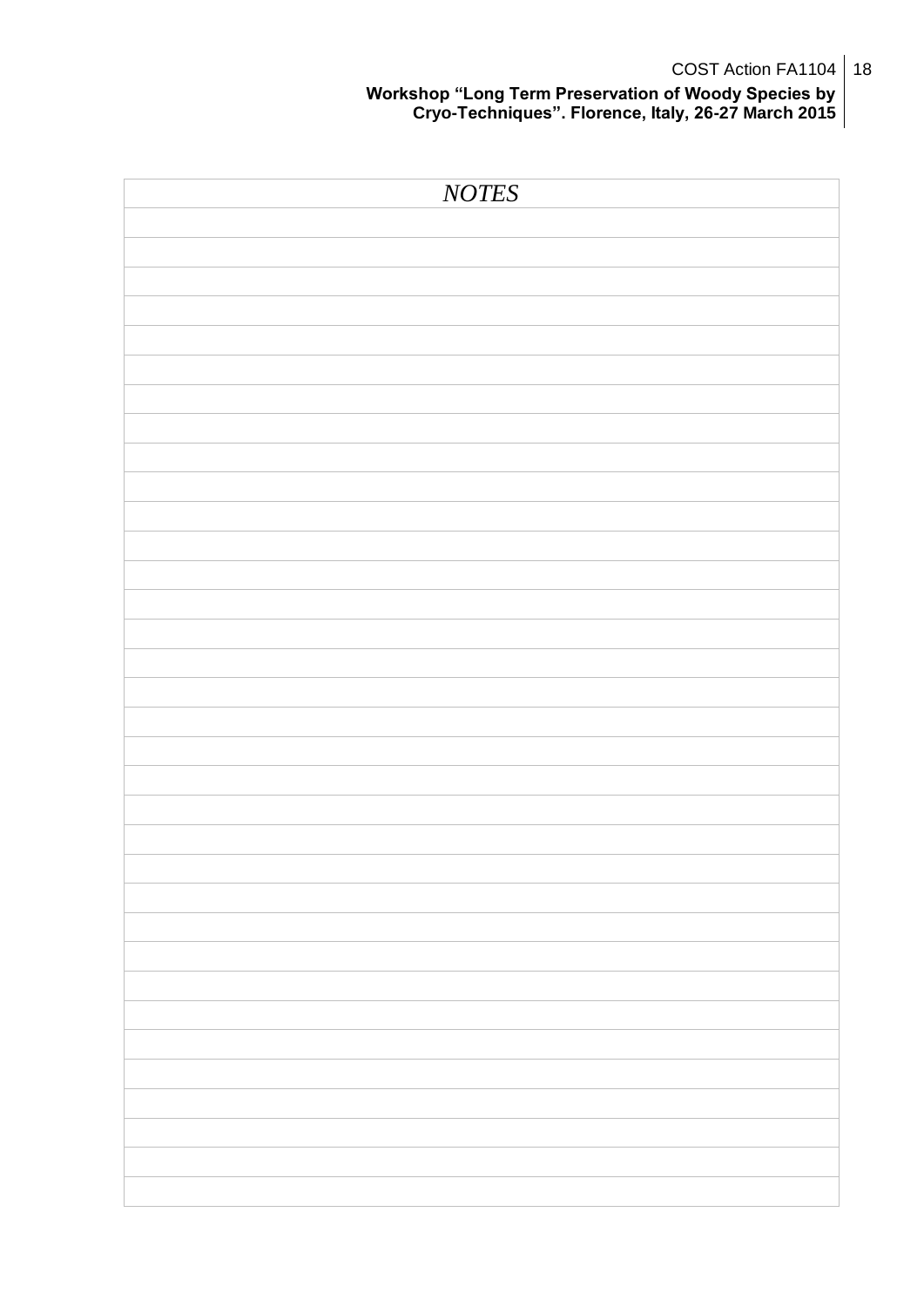#### **Cryopreservation of synthetic seeds**

#### Elif Aylin Ozudogru

National Research Council (CNR), IVALSA/Trees and Timber Institute, 50019 Sesto Fiorentino (Florence), Italy

*Corresponding author: ozudogru@ivalsa.cnr.it*

Key words: alginate encapsulation, encapsulation-dehydration, encapsulation-vitrification, gelation method, cryo-plate method

Synthetic seed, also referred as synseed, artificial seed, manufactured seed, bead or capsule, is, by definition accepted today, an encapsulated somatic embryo, or any other tissue (shoot bud, seed, zygotic embryo, callus tissue, etc.) which mimics the real seed for sowing and possesses the ability to convert into a plantlet under *in vitro* or *ex vitro* conditions. It serves as an analytical tool in zygotic embryogeny for determination of the roles of endosperm and seed coat for embryo development and germination, enables the safe, easy and cost-effective transportation of the disease-free germplasm, even between the countries, without obligations from quarantine department, and is frequently used for large-scale propagation of especially rare, endangered, genetically-engineered elite genotypes. As synthetic seed can retain its ability to convert into a plantlet even after storage, it is also used effectively for *ex situ* conservation, both for medium- and long-term. Its long-term conservation by cryopreservation was first proposed by Dereuddre *et al*. (1990), where *in vitro* axillary shoot tips of pear tree (*Pyrus communis*) were alginate-coated and dehydrated prior to their immersion in liquid nitrogen. This very first application of cryopreservation by encapsulationdehydration was followed by many others, using several different explant types (i.e., seeds, zygotic embryos or embryonic axes, somatic embryos, embryogenic callus cultures, cell suspensions, shoot tips, protocorms, hairy root cultures, ovules and gametofits) of numerous plant species. A year later, encapsulation-vitrification approach, where encapsulated explants were dehydrated chemically through the use of highly-concentrated vitrification solutions, was developed by Tannoury *et al* (1991), using *in vitro* shoot tips of carnation (*Dianthus caryophyllus*). The method was then applied successfully to zygotic or somatic embryos, embryogenic callus cultures, shoot tips, protocorms/protocorm-like bodies, and hairy root cultures of numerous species. Today, also cryo-plate method, a novel approach that combines the advantages of encapsulation and droplet vitrification is also available, which already produced very promising results with *in vitro* shoot tips of potato (*Solanum tuberosum*), mint (*Mentha* spp.) and Dalmatian chrysanthemum (*Tanacetum cinerariifolium*). In the present paper, different types and preparation methods of a synthetic seed, its advantages, as well as its application in cryopreservation will be summarized.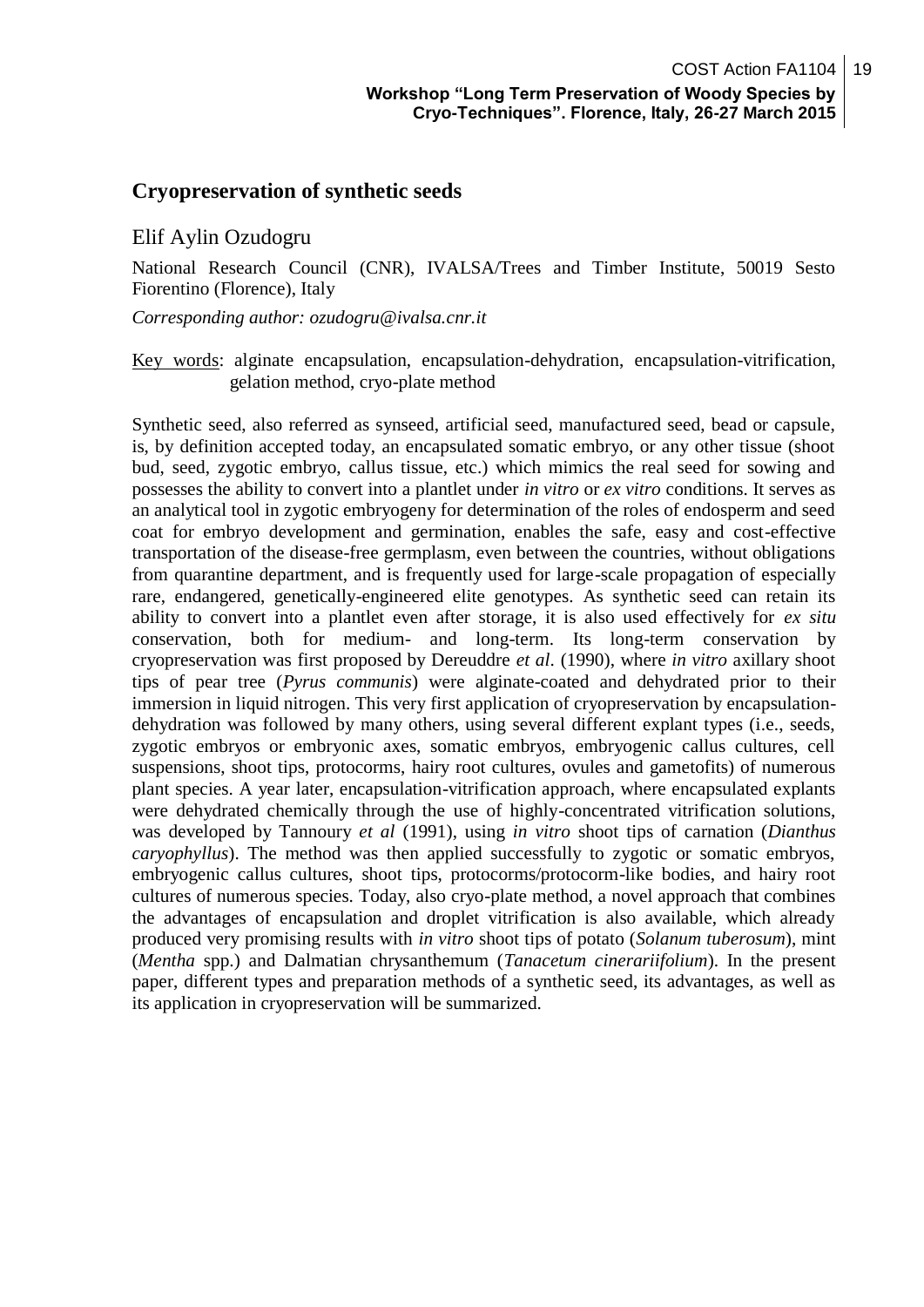COST Action FA1104 20  **Workshop "Long Term Preservation of Woody Species by Cryo-Techniques". Florence, Italy, 26-27 March 2015**

| <b>NOTES</b> |
|--------------|
|              |
|              |
|              |
|              |
|              |
|              |
|              |
|              |
|              |
|              |
|              |
|              |
|              |
|              |
|              |
|              |
|              |
|              |
|              |
|              |
|              |
|              |
|              |
|              |
|              |
|              |
|              |
|              |
|              |
|              |
|              |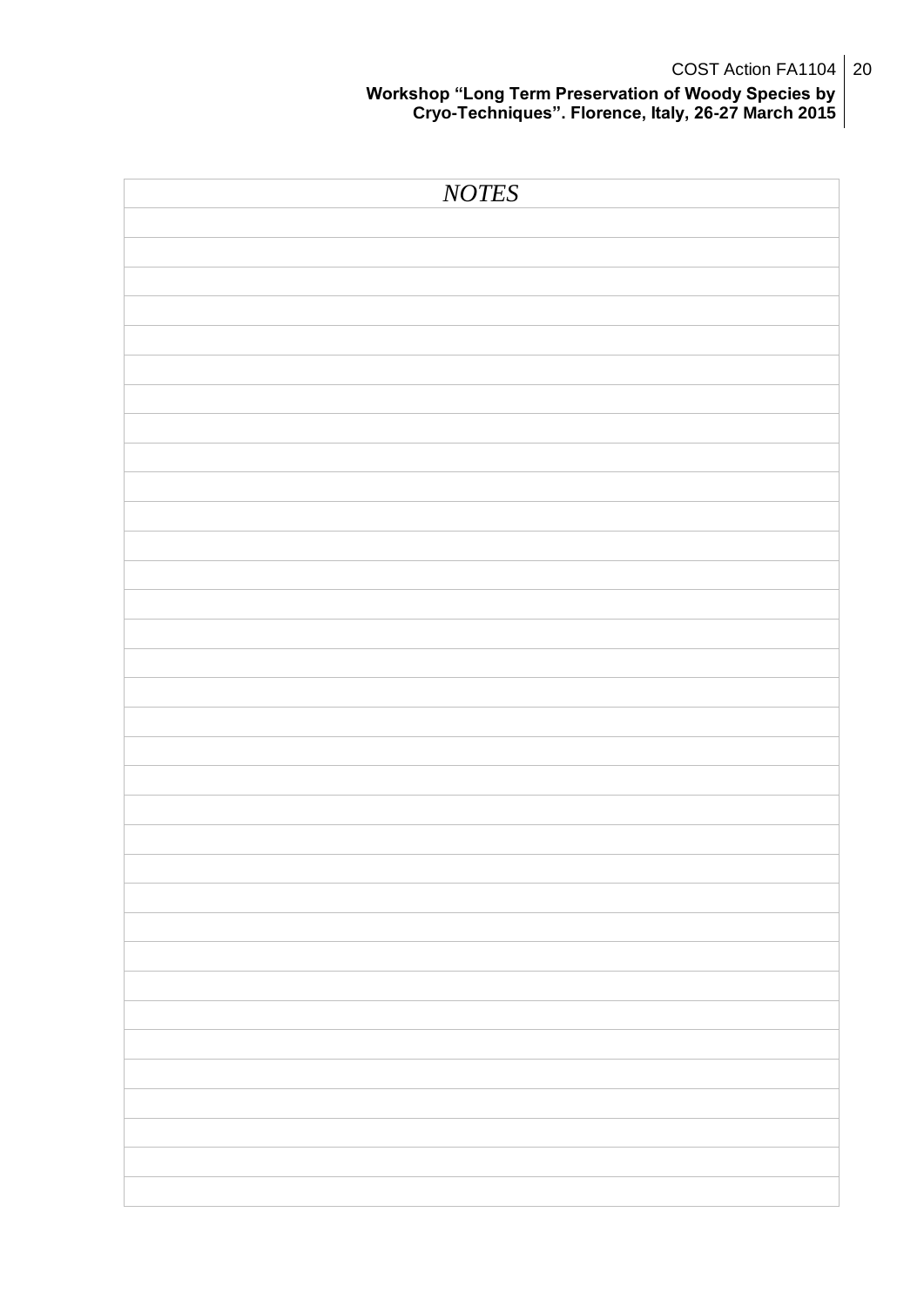#### **An overview on** *Prunus* **spp. cryopreservation with focus on cherry**

Emilia Caboni\*, Simona Monticelli, Andrea Frattarelli Agricultural Research Council, Fruit Tree Research Center (CRA-FRU), 00132 - Rome, Italy \**Corresponding author*: *emilia.caboni@entecra.it*

Key words: *Prunus avium*, *Prunus cerasus*, encapsulation-dehydration, vitrification, droplet vitrification

*Prunus* is a genus of the *Rosaceae* family which includes a large number of ornamentals and fruit trees such as peach, apricot, plum, cherry and almond. Many of these species are of great economic importance in temperate regions. Due to their high heterozygosis, these species are vegetatively propagated and are traditionally conserved in *ex situ in vivo* collections. However, in field conservation presents some limits related to the costs of orchard management and to the climatic adversity and pathogen attacks. Thus, cryopreservation of apices of lateral buds of *in vitro* growing shoots represents a suitable tool for a safe and low-cost long-term conservation of these fruit species. During the last years several approaches for cryopreservation of these species have been proposed, based, according with the species, on encapsulation-dehydration, vitrification and droplet-vitrification methods. An overview on the principal studies realised will be presented and discussed, trying to highlight the critical factors to obtain efficient protocols in cherry and the other *Prunus* species.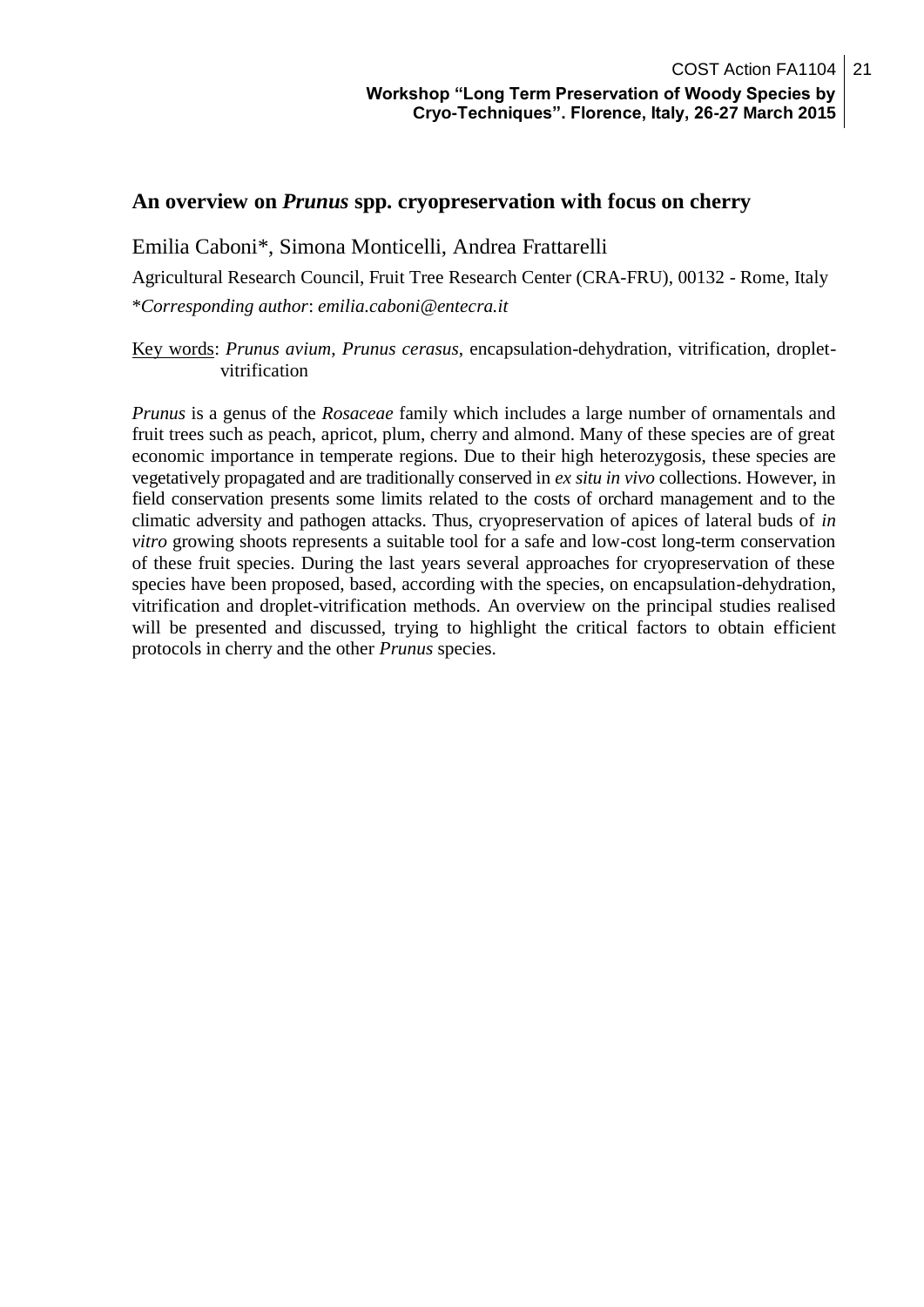COST Action FA1104 22  **Workshop "Long Term Preservation of Woody Species by Cryo-Techniques". Florence, Italy, 26-27 March 2015**

| NOTES |
|-------|
|       |
|       |
|       |
|       |
|       |
|       |
|       |
|       |
|       |
|       |
|       |
|       |
|       |
|       |
|       |
|       |
|       |
|       |
|       |
|       |
|       |
|       |
|       |
|       |
|       |
|       |
|       |
|       |
|       |
|       |
|       |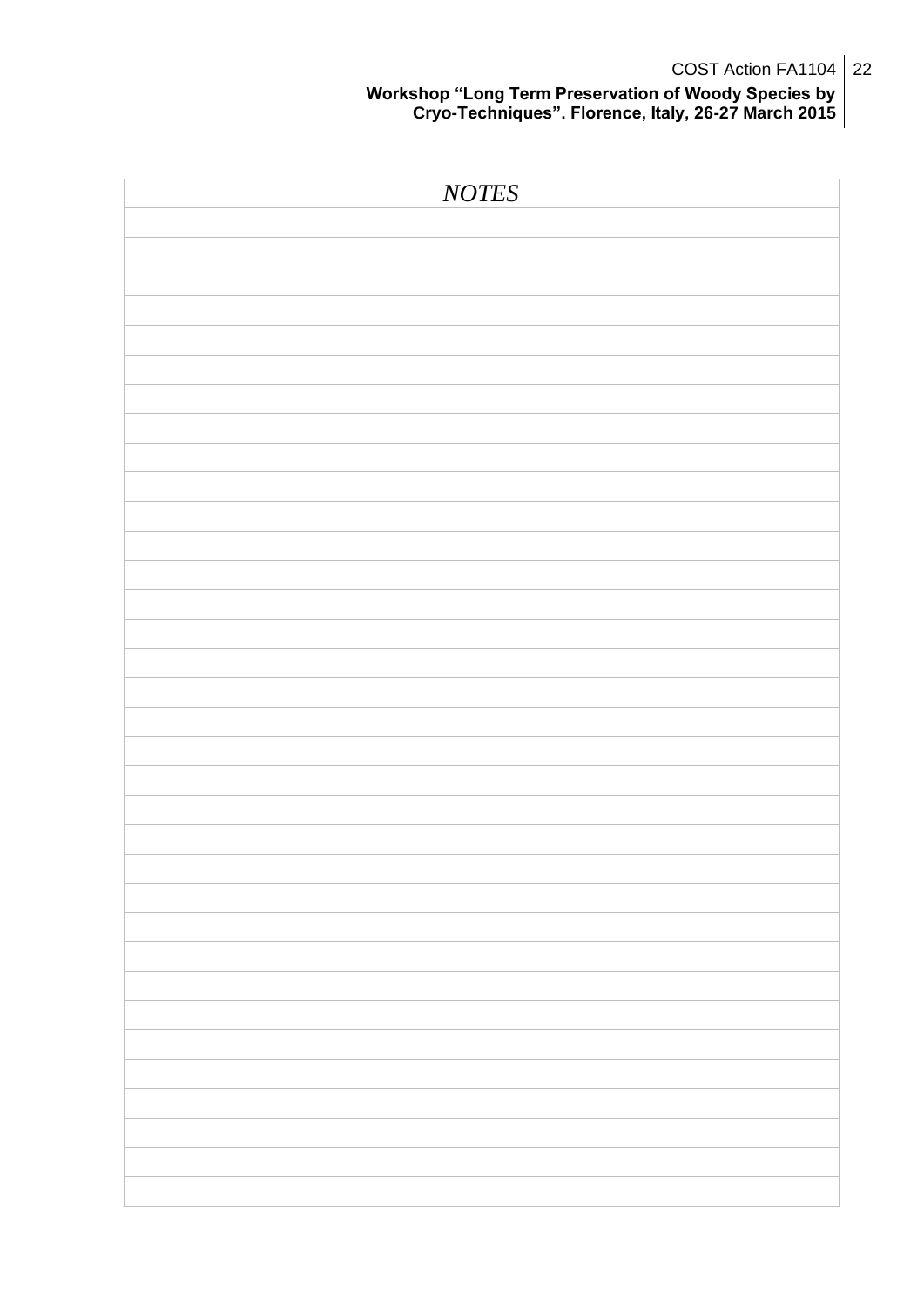23

### **Genetic and epigenetic stability assessment of plants regenerated from cryopreservation**

Anna De Carlo

National Research Council (CNR), IVALSA/Trees and Timber Institute, 50019 Sesto Fiorentino (Florence), Italy

*Corresponding author*: *decarlo@ivalsa.cnr.it*

Key words: genetic stability, DNA methylation, cryopreservation, in vitro culture

The aim of successful cryopreservation is to maintain genetically stable plant material stored in liquid nitrogen although some questions often arise on the genetic and epigenetic stability. The presentation has main objective to focus attention on this fundamental aspect of cryopreservation in order to respond properly to the strategies of germplasm preservation. Some papers will be presented on possible effects of cryopreservation on genetic and epigenetic stability.

In theory, cell division and all metabolic activities should be stopped when plants are exposed to ultra-low temperatures, so after rewarming from cryopreservation true-to-type plants are to be expected. Genetic changes are characterized by changes in DNA nucleotide sequences. In contrast, epigenetic modifications do not change the original DNA sequence, but may, nevertheless, result in heritable changes of gene expression patterns. Processes that can be epigenetically altered include regulation of gene expression, activity of transposable elements, defence against foreign DNA, and inheritance of specific gene expression patterns. Modifications of these processes can be caused by DNA methylation, modifications to particular histones and alterations in chromatin structure. DNA methylation is required for regular development of plants and can have an impact on vigour and morphogenesis, so modification of epigenetic features could result in altered phenotypes in the recovered plants.

Different molecular markers (RAPD, AFLP, RFLP) have proven to be key tools for the detection of variations in primary DNA structure. There are several publications reporting the use of these markers to assess stability after cryopreservation; in most of these studies, no differences in DNA markers were found before and after cryopreservation. To analyse potential epigenetic changes, the DNA methylation status was assayed by methylationsensitive amplified polymorphism (MSAP) analysis.

Modifications in DNA methylation have been found in same tissue culture and cryopreserved plants. They might be caused by stressful *in vitro* conditions, osmotic dehydration and the application of cryoprotective agents.

It is, therefore, of high practical and scientific interest to assess how genetic and epigenetic stability of *in vitro* propagated and cryopreserved plants is affected by parameters of *in vitro*  culture procedures or by cryo-injury caused by physical, chemical and physiological stresses during cryopreservation.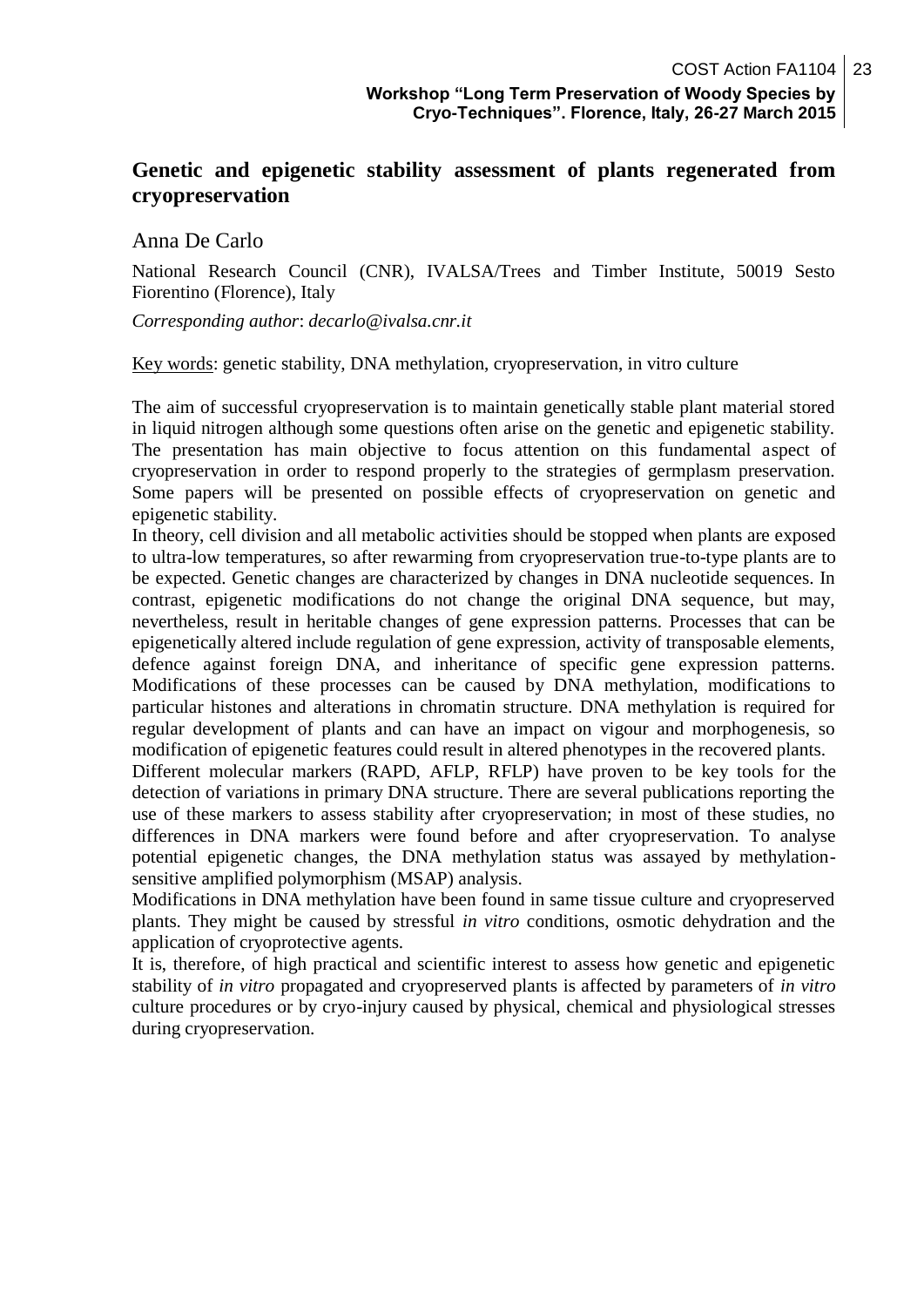COST Action FA1104 24  **Workshop "Long Term Preservation of Woody Species by Cryo-Techniques". Florence, Italy, 26-27 March 2015**

| NOTES |
|-------|
|       |
|       |
|       |
|       |
|       |
|       |
|       |
|       |
|       |
|       |
|       |
|       |
|       |
|       |
|       |
|       |
|       |
|       |
|       |
|       |
|       |
|       |
|       |
|       |
|       |
|       |
|       |
|       |
|       |
|       |
|       |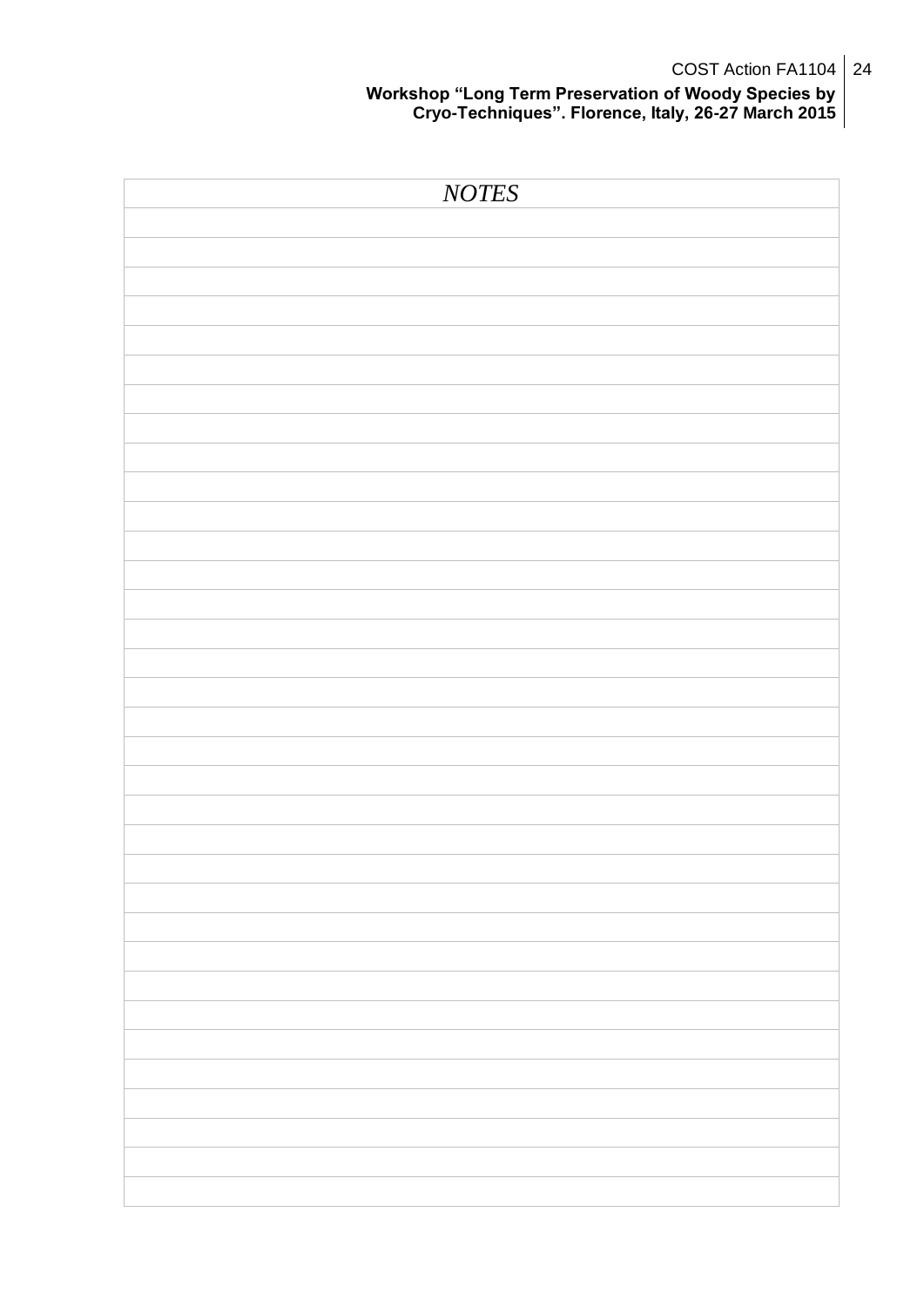#### **Pollen cryopreservation**

Carla Benelli

National Research Council (CNR), IVALSA/Trees and Timber Institute, 50019 Sesto Fiorentino (Florence), Italy

*Corresponding author*: *benelli@ivalsa.cnr.it* 

Key words: long-term preservation, low temperatures, liquid nitrogen, kaki, olive

Pollen is used to a limited extent in ex situ conservation, mainly for forest/tree genetic resources although several reasons can validate an its much wider use in conservation, moreover the importance of pollen conservation in horticultural species is well documented. Collection and storage of pollen grains can be a tool to obtain a wide range of genetic diversity in a population and it represents an effective propagule for genebanks. The possibility to store pollen for long-term in cryobank and prolong its longevity increases the opportunity for researchers in biotechnological and basic studies and in particular in breeding programs overcoming seasonal and geographical restrictions. Pollen is manageable for cryopreservation and this preservation method has been applied in different plant species. Few information are available on cryopreservation of *Prunus* pollen, the first investigation has been reported by Parfitt and Almedhi in 1984.

The present research shows our experience on ultra-low temperatures, -80 ° C and -196 ° C (liquid nitrogen), applied to pollen grains of three accessions of *Diospyros kaki,* one of *D. lotus* one of *D. virginiana* and eight cultivars of *Olea europaea* for various time periods (15, 30, 90, 180 and 360 days). After each storage period the viability was assessed on different sets of pollen grains by fluorochromatic reaction with the double coloration with fluorescein diacetate/ propidium iodide and *in vitro* germination rate was observed. Ultra-low temperatures exerted a significant positive effect on viability and *in vitro* germinability of pollen grains, in particular, preservation in liquid nitrogen resulted the most reliable method of storage for all tested genotypes.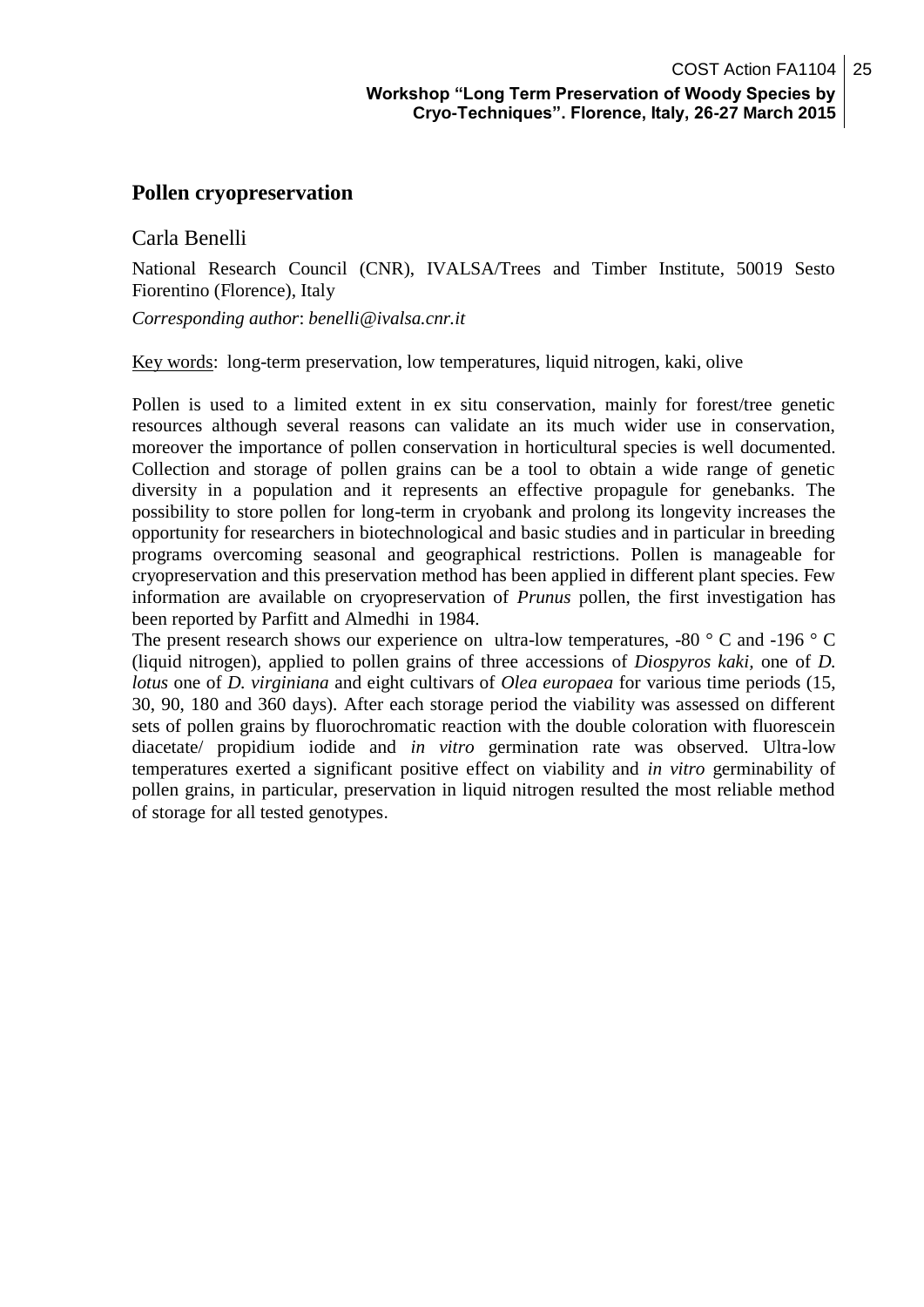COST Action FA1104 26  **Workshop "Long Term Preservation of Woody Species by Cryo-Techniques". Florence, Italy, 26-27 March 2015**

| NOTES |
|-------|
|       |
|       |
|       |
|       |
|       |
|       |
|       |
|       |
|       |
|       |
|       |
|       |
|       |
|       |
|       |
|       |
|       |
|       |
|       |
|       |
|       |
|       |
|       |
|       |
|       |
|       |
|       |
|       |
|       |
|       |
|       |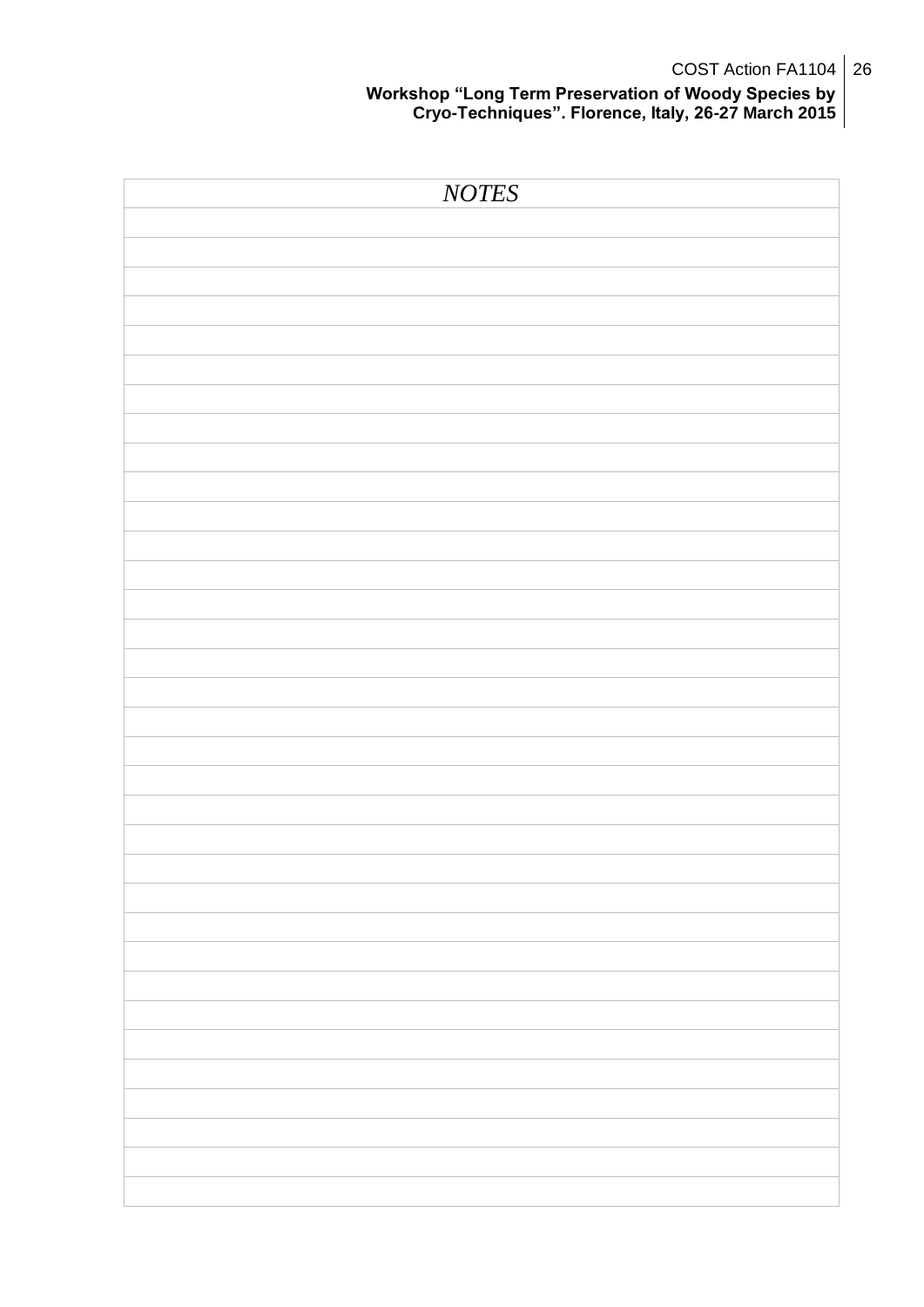### **Some experiences in the field of** *in vitro* **cryopreservation of woody species (cherry species included) in the Fruit Research Institute Čačak (Serbia)**

Tatjana Vujović $^{1*}$ , Đurđina Ružić $^{1}$ , Radosav Cerović  $^{2}$ 

<sup>1</sup> Fruit reserach Institute, Kralja Petra I no. 9, 32000 Čačak, Republic of Serbia

<sup>2</sup>Innovation Centre, Faculty of Technology and Metallurgy, University of Belgrade, Karnegijeva 4, 11120 Belgrade, Republic of Serbia

\**Corresponding author*: *tatjanal@ftn.kg.ac.rs*

#### Key words: encapsulation-dehydration, vitrification, droplet-vitrification, V-cryo-plate, D cryo-plate

Research on the application of different cryopreservation techniques for the long-term conservation of temperate fruit species has been initiated within the Department of Fruit Physiology of FRI, Čačak at the beginning of 2008. Namely, COST Action 871 CryoPlaNet had a great impact in plant cryopreservation activities within this Department and enabled collaboration with institutions and researchers that are great experts in this field. Encapsulation-dehydration technique has been successfully applied for cryopreservation of genotypes belonging to *Prunus* (cherry plum, *P. cerasifera* Ehrh.) and *Rubus* (*R. fruticosus* L. 'Čačanska Bestrna') genera. The possibility of cryopreservation of raspberry (*R. idaeus* L. 'Latham') using droplet-vitrification, encapsulation-dehydration and vitrification techniques was examined in collaboration with research group from CRA-FRU in Rome, Italy. Also, optimization of the droplet-vitrification protocol for cryopreservation of *in vitro* grown shoot tips of blackberry 'Čačanska Bestrna' and cherry plum was performed by evaluating the effect of different vitrification solutions, treatment durations, temperature of dehydration, as well as duration of unloading on recovery of explants after rewarming. This reserarch was performed in collaboration with IRD, Montpellier, France. The droplet-vitrification technique has been successfully applied to other representatives of *Prunus* genus – autochthonous plums 'Crvena Ranka' (*P. insititia*) and 'Sitnica' (*P. domestica*), plum cultivars 'Požegača' and 'Krina' (*P. domesica*) and cherry rootstock Gisela 5 (*P. cerasus*  $\times$  *P. canescens*) and *Malus* genus – apple cultivar 'Gala Must' (*Malus* × *domestica* Borkh.). Research on application of vitrification technique for cryopreservation of *Prunus* and *Malus* genetic resources has also been performed and results obtained have shown that significant increase in regrowth of cryopreserved shoot tips of cherry rootstock Gisela 5 and apple 'Gala Must' can be achieved by varying duration of dehydration and/or type of vitrification solution employed. Recently, the research on application of newly developed cryopreservation techniques using aluminium cryo-plates (V-Cryo-plate and D-Cryo-plate methods) has also been initiated in the framework of bilateral cooperation with IRD, Montpellier. The shoot tips of plum 'Požegača', cherry plum and cherry rootstock Gisela 5 were successfully cryopreserved using these methods which allow overcoming such disadvantages as mistiming dehydration, damage and loss of material, and manipulative problems of different vitrification procedures.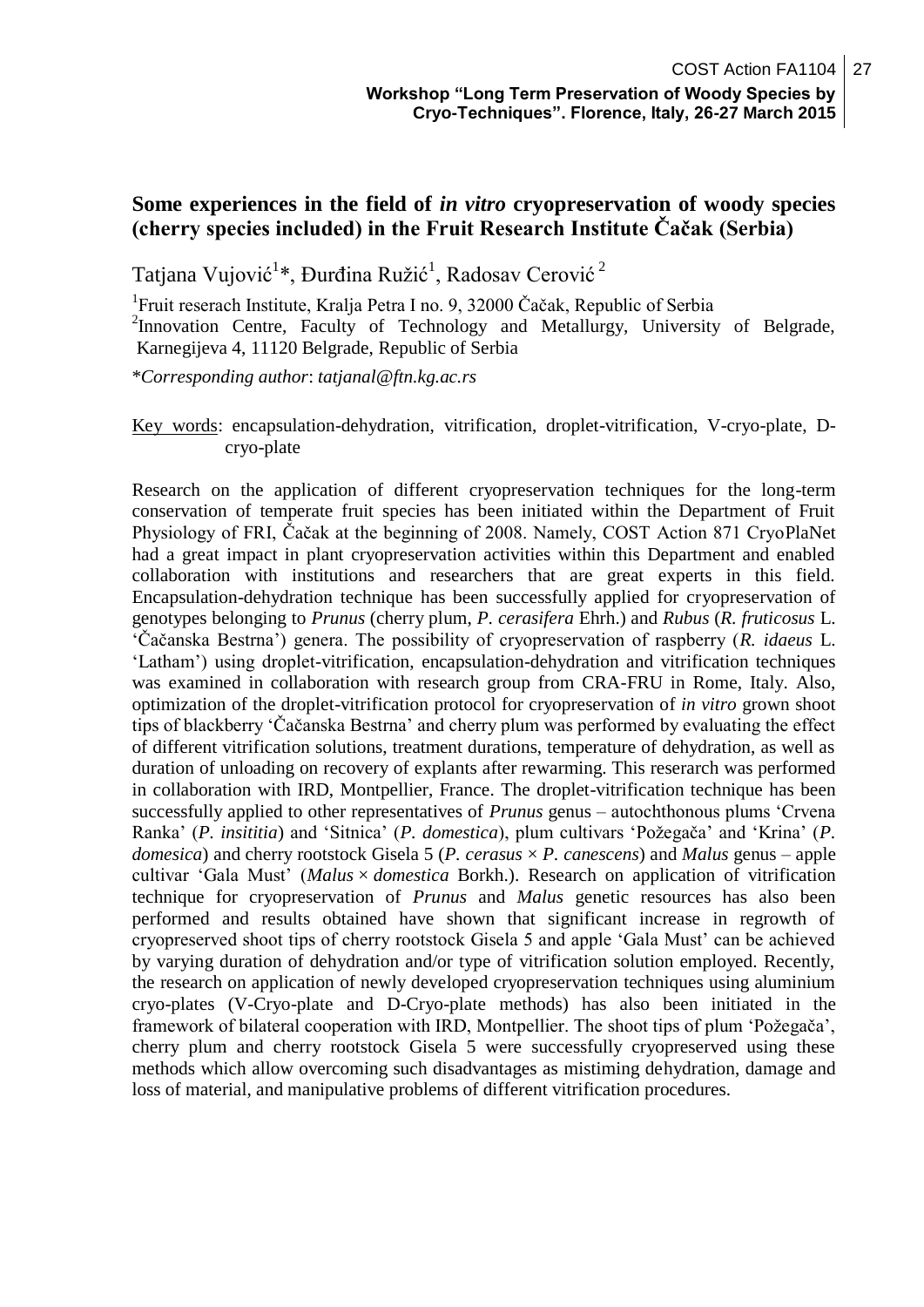COST Action FA1104 28  **Workshop "Long Term Preservation of Woody Species by Cryo-Techniques". Florence, Italy, 26-27 March 2015**

| <b>NOTES</b> |
|--------------|
|              |
|              |
|              |
|              |
|              |
|              |
|              |
|              |
|              |
|              |
|              |
|              |
|              |
|              |
|              |
|              |
|              |
|              |
|              |
|              |
|              |
|              |
|              |
|              |
|              |
|              |
|              |
|              |
|              |
|              |
|              |
|              |
|              |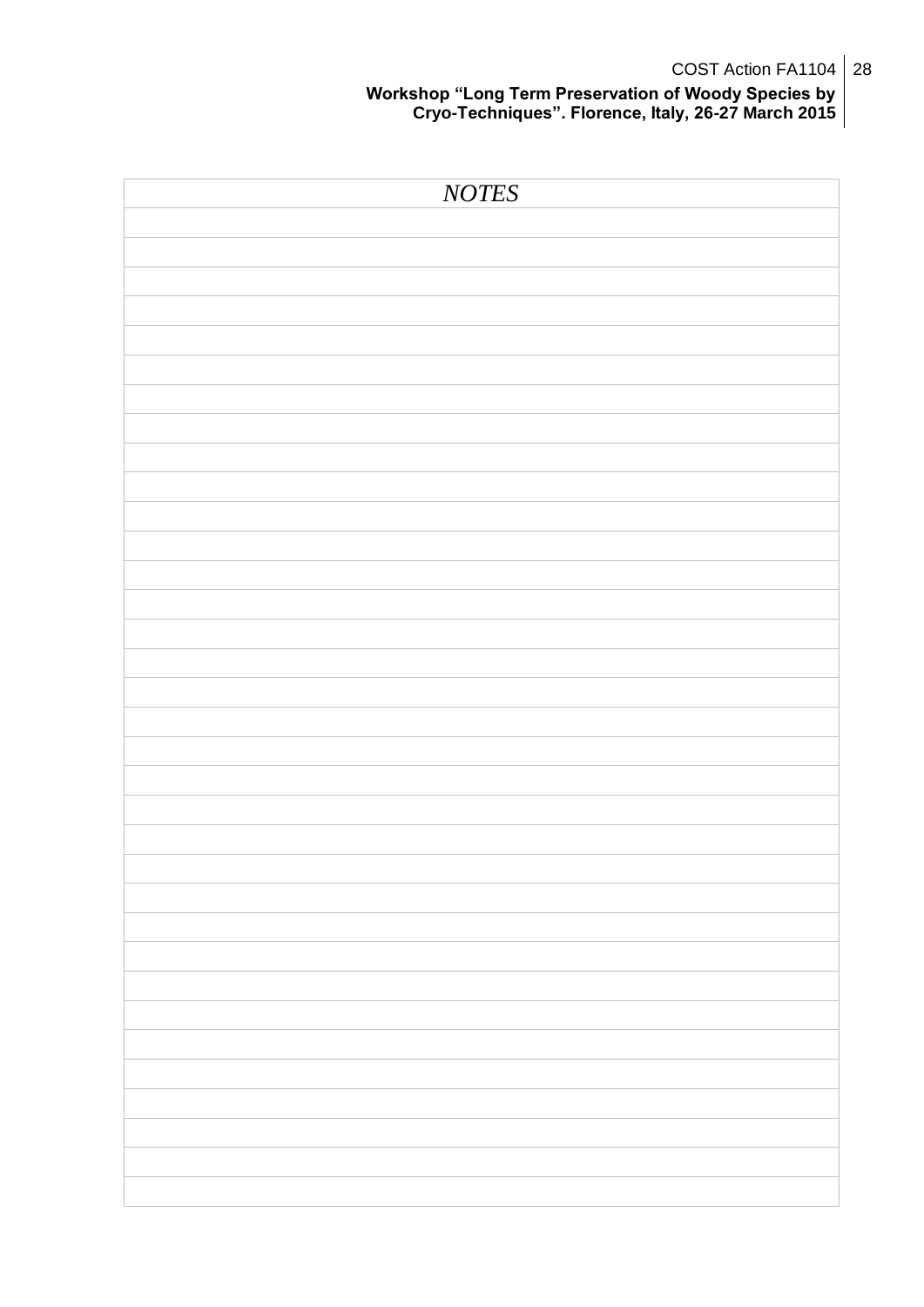## *In vitro* **preservation of patrimonial fruit varieties of Emilia-Romagna region, Italy**

Irene Quacquarelli, Nives Gimelli, Daniela Giovannini*\** Agriculture Research Council, Fruit Tree Research Unit (CRA-FRF), 47121 - Forlì, Italy *\*Corresponding author*: *daniela.giovannini@entecra.it*

Key words: *Prunus avium*, genetic resources, micropropagation, cold storage

In the recent years, the Fruit Research Unit of Forlì (CRA-FRF) has embarked on a programme aimed to recover the patrimonial fruit varieties of Emilia-Romagna region (Southern Po Valley, Italy), to preserve from erosion their valuable historical, agronomic and adaptive traits. Accessions recovered at local farms have been included in the CRA-FRF fruit tree Heritage collection where they are now undergoing phenological, morphological and genetic characterization. In parallel, as a further guarantee against accidental losses or damage from abiotic and biotic agents, CRA-FRF has also started a plan of *in vitro* preservation. The most valuable and genetically unique accessions of the Heritage collections are being

replicated *in vitro* and protocols of establishment and *in vitro* proliferation are being optimized for each variety. Moreover, the application potentials of the slow growth preservation technique are being evaluated, with the aim to slow down *in vitro* shoot growth and limit demands and risks of subcultures. For sweet cherry, in particular, protocols of micropropagation and slow growth conservation have been optimized for each of the patrimonial varieties recovered, and trials of cryopreservation have been recently initiated.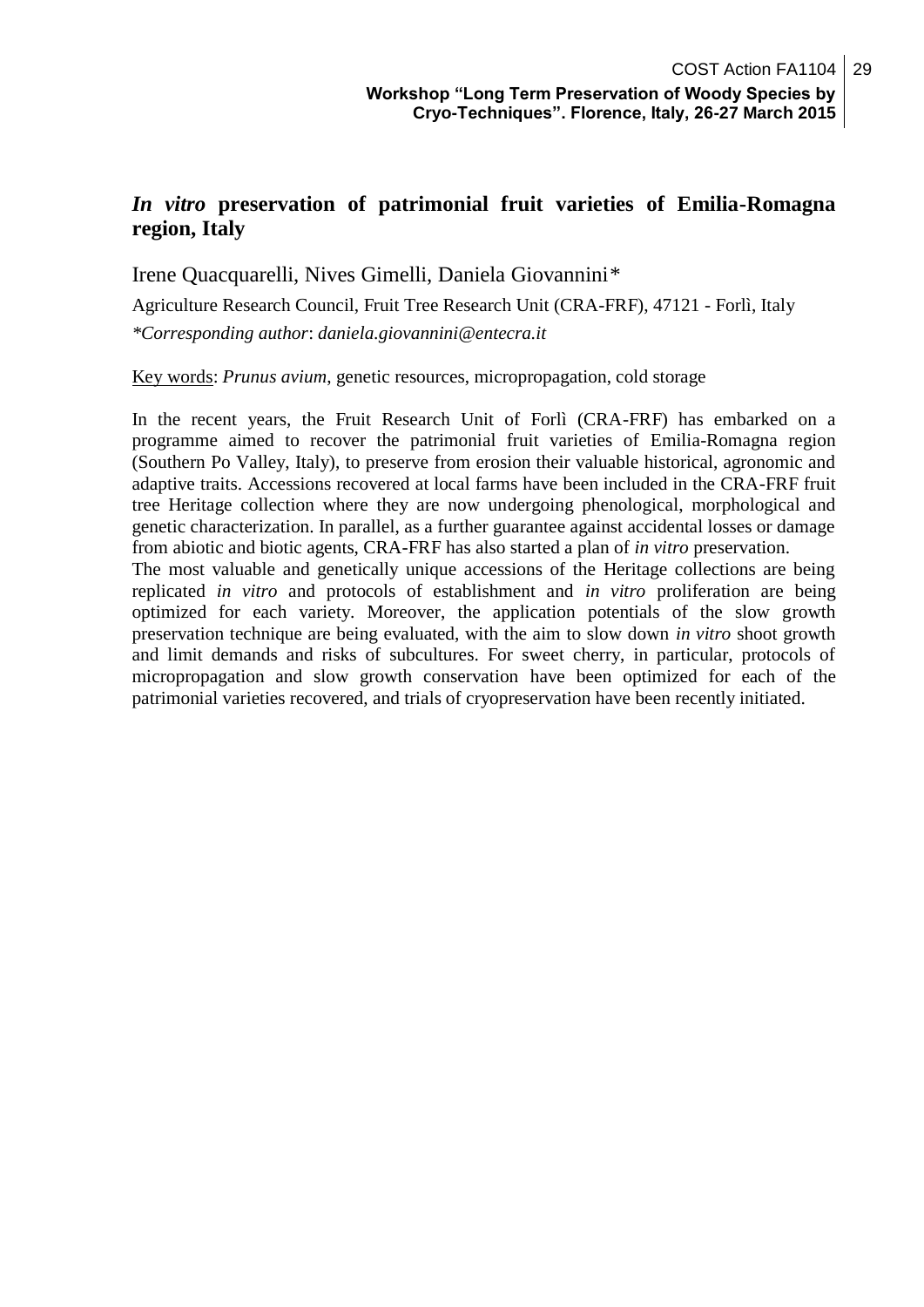COST Action FA1104 30  **Workshop "Long Term Preservation of Woody Species by Cryo-Techniques". Florence, Italy, 26-27 March 2015**

| <b>NOTES</b> |
|--------------|
|              |
|              |
|              |
|              |
|              |
|              |
|              |
|              |
|              |
|              |
|              |
|              |
|              |
|              |
|              |
|              |
|              |
|              |
|              |
|              |
|              |
|              |
|              |
|              |
|              |
|              |
|              |
|              |
|              |
|              |
|              |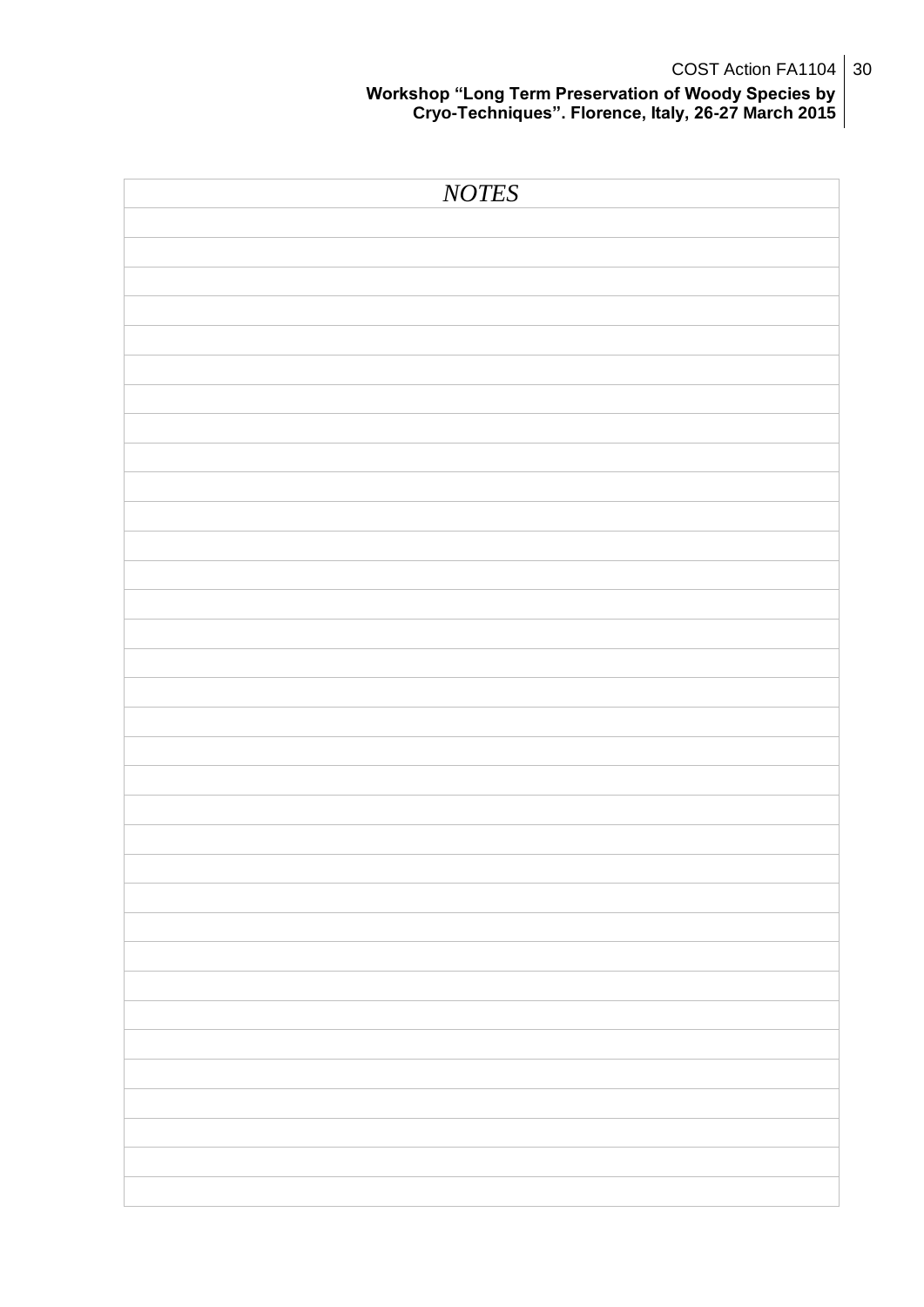### **Preliminary results of cryopreservation experiments aimed to long-term maintenance of Hungarian sour cherry germplasm**

Tamás Lakatos, Tímea Tóth\*

National Agricultural Research and Innovation Centre, Horticulture Research Institute, Research Station at Újfehértó, Hungary

*\*Corresponding author*: *timi42@gmail.com*

Key words: sour cherry, controlled rate freezing, PVS2

The horticultural germplasm collection of the Research Station at Újfehértó contains more than 2 000 accessions, mainly apple, pear and sour cherry varieties. The series of local sour cherry clones is the most valuable part of the collection, because a successful breeding work based on it. The whole germplasm is located in a 20 ha orchard. The management cost of the collection is significant and increasing. The aim of this present cryopreservation work is to find safe and labour effective alternative of the classical field germplasm collection.

According to Zhao et al. (2008) five weeks old micropropagated sour cherry plants cv. 'Csegöldi' were cold adapted by hold them in an incubator programmed to 16/8 h day/night cycle with 23/4 °C. Dissected CA shoot tips were precultured for 48 h in MS medium containing DMSO (5%) and proline (2%). In 2 ml cryotubes shoot tips were equilibrate with PVS2 or modified PVS2 (containing 3% polyethylene glycol) solution for 30 minutes, and cooled at 1 °C/min rate to -40 °C and submerged into LN2.

The recovery rate after six weeks period was relatively low, 27% and 38% treated with PVS2 or modified PVS2, respectively. However, this result suggests that cryopreservation would be a useful technique to maintain our local sour cherry clones.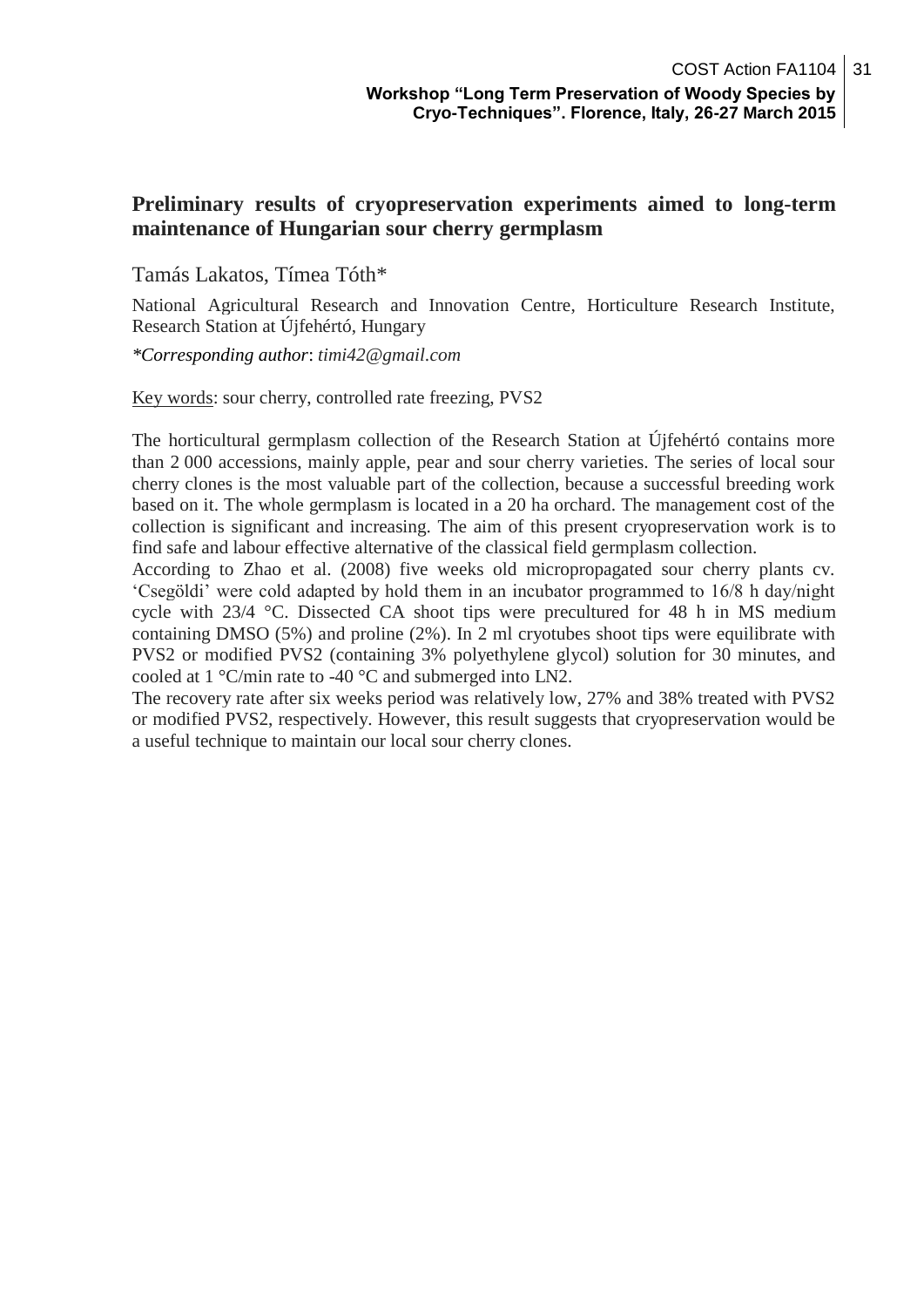COST Action FA1104 32  **Workshop "Long Term Preservation of Woody Species by Cryo-Techniques". Florence, Italy, 26-27 March 2015**

| <b>NOTES</b> |  |
|--------------|--|
|              |  |
|              |  |
|              |  |
|              |  |
|              |  |
|              |  |
|              |  |
|              |  |
|              |  |
|              |  |
|              |  |
|              |  |
|              |  |
|              |  |
|              |  |
|              |  |
|              |  |
|              |  |
|              |  |
|              |  |
|              |  |
|              |  |
|              |  |
|              |  |
|              |  |
|              |  |
|              |  |
|              |  |
|              |  |
|              |  |
|              |  |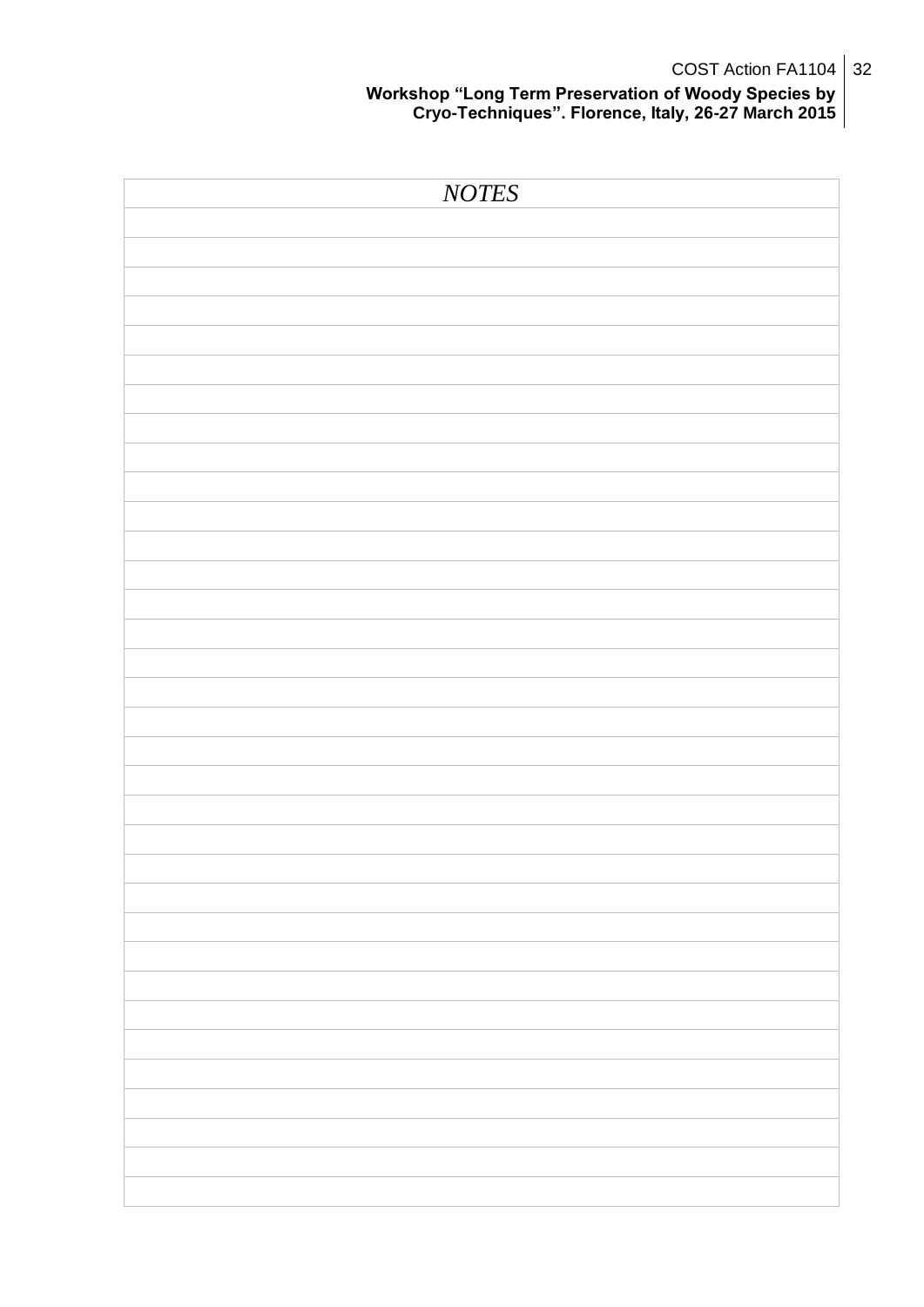### **Cryopreservation of** *Prunus mahaleb* **using shoot tips from** *in situ* **plants**

Heider Saleh, Sezai Ercisli\*

Ataturk University Agricultural Faculty, Department of Horticulture, 25240 Erzurum, Turkey

\**Corresponding author*: *sercisli@gmail.com*

Key words: vitrification, *Prunus mahaleb*, micropropagation

The present study aims to use vitrification method for long-term storage of shoot tips in *Prunus mahaleb*. For micropropagation, maximum number of shoots per explant was obtained on Murashige and Skoog (MS) medium supplemented with 1.0 mg/L BA (benzyl amino purine). Several pretreatments prior to cryogenic storage were conducted to enhance shoot tips recovery after cryostorage. Using vitrification method, two different preculture treatments were tested to enhance regrowth. Further accumulation of sucrose and glycerol was tested. The highest regrowth using this method was (up to 70.4%) when shoot tips were exposed to 60 min PVS2 at  $0^{\circ}$ C. Recovery of whole plantlets from cryopreserved shoot tips took place directly without transitory callus formation. Vitrification method is promising technique for *in vitro* propagation and germplasm preservation of *P. mahaleb* shoot tips.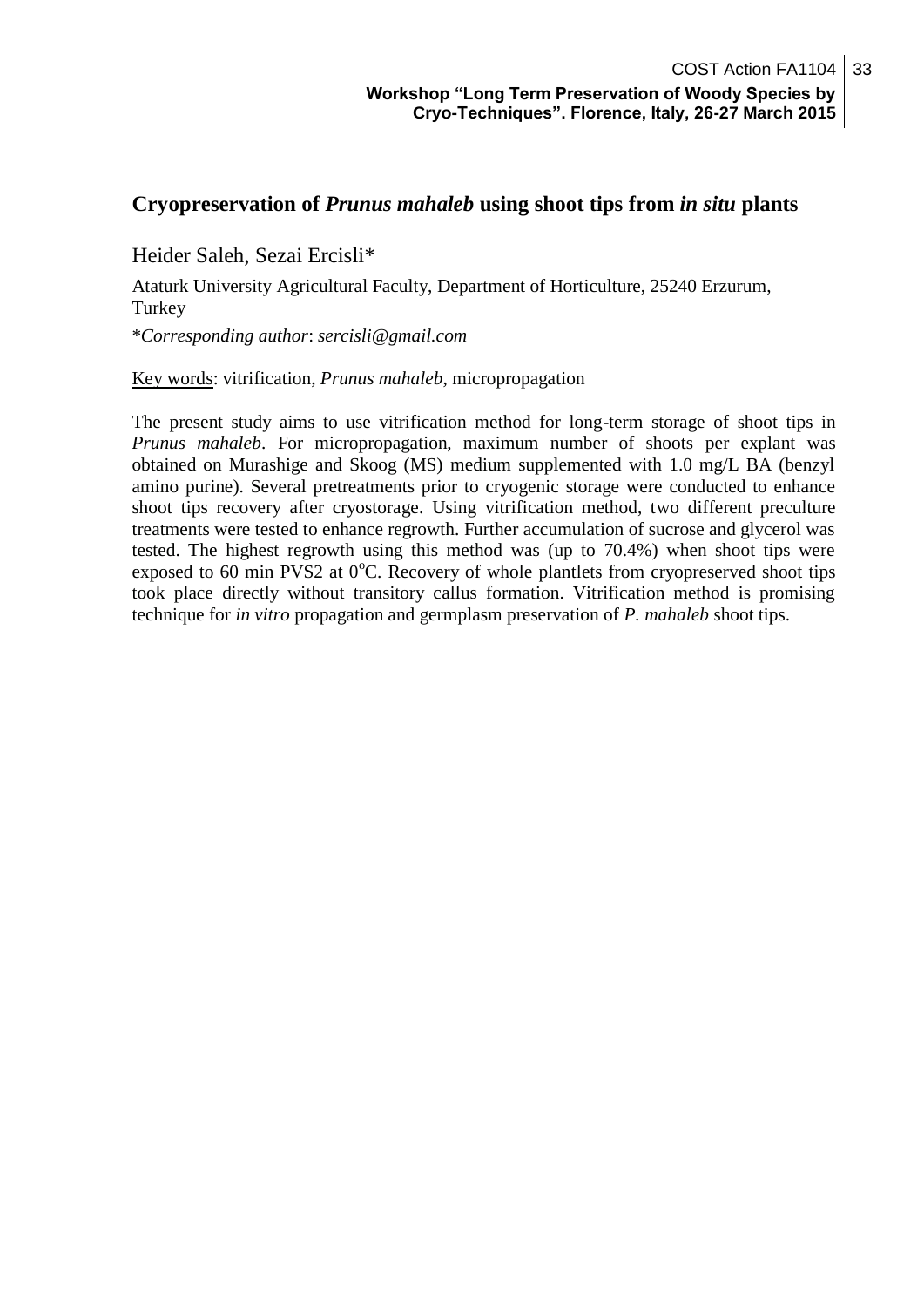COST Action FA1104 34  **Workshop "Long Term Preservation of Woody Species by Cryo-Techniques". Florence, Italy, 26-27 March 2015**

| <b>NOTES</b> |
|--------------|
|              |
|              |
|              |
|              |
|              |
|              |
|              |
|              |
|              |
|              |
|              |
|              |
|              |
|              |
|              |
|              |
|              |
|              |
|              |
|              |
|              |
|              |
|              |
|              |
|              |
|              |
|              |
|              |
|              |
|              |
|              |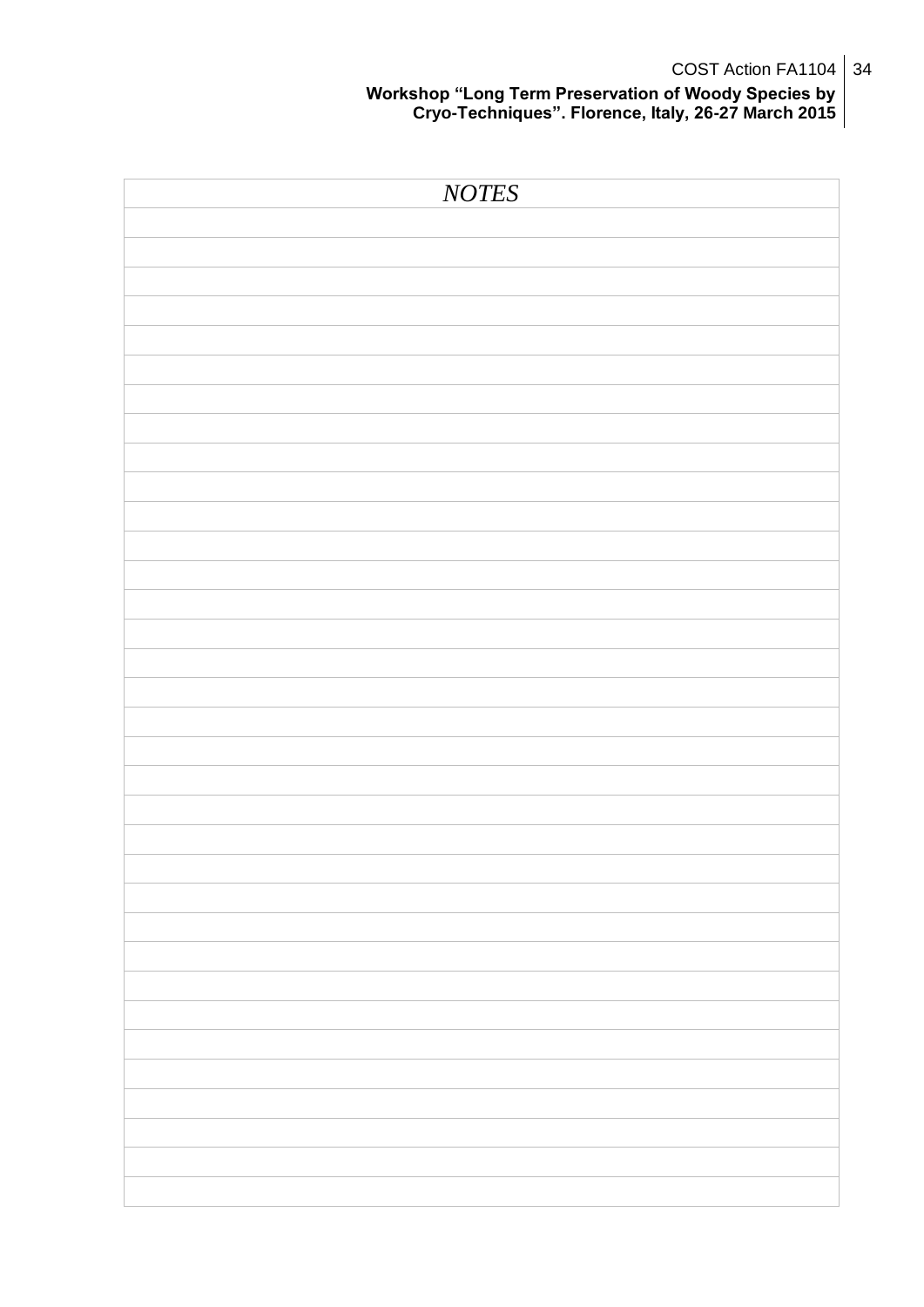## *In vitro* **methods for increasing genetic variability and preserving woody fruit and ornamental species biodiversity applied in Fruitgrowing Institute Plovdiv, Bulgaria**

Lilyana Nacheva\*, Petya Gercheva Fruitgrowing Institute, 12 Ostromila Street, 4004 Plovdiv, Bulgaria \**Corresponding author*: *lilyn@abv.bg*

Key words: micropropagation, embryo rescue, somatic regeneration, somaclonal variation

This paper presents the major achievements in the field of biotechnological approaches for woody trees improvement in Fruitgrowing Institute in Plovdiv, Bulgaria. Our research is focused on *in vitro* embryo rescue of sweet cherry and apricot, development of efficient systems for somatic regeneration of pome and stone fruit species (*Malus, Pyrus, Prunus*), somaclonal variation, virus elimination trough *in vitro* techniques, optimization of micropropagation protocols of woody fruit (*Malus, Pyrus, Prunus*, *Juglans*, *Pistacia*) and ornamentals (*Magnolia*, *Taxus baccata*, *Ginkgo biloba*) and physiological studies of *in vitro* cultivated plants.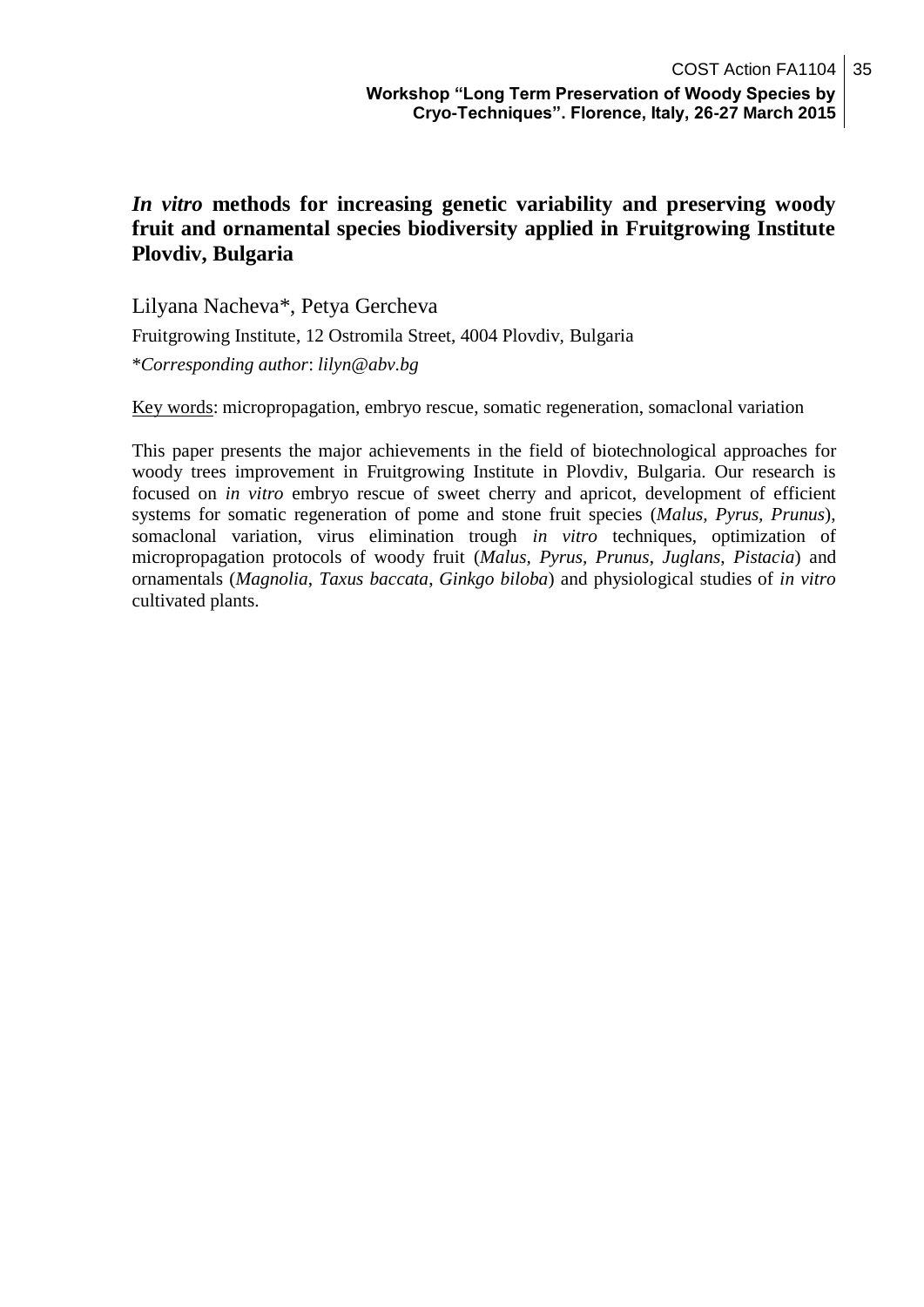COST Action FA1104 36  **Workshop "Long Term Preservation of Woody Species by Cryo-Techniques". Florence, Italy, 26-27 March 2015**

| NOTES |
|-------|
|       |
|       |
|       |
|       |
|       |
|       |
|       |
|       |
|       |
|       |
|       |
|       |
|       |
|       |
|       |
|       |
|       |
|       |
|       |
|       |
|       |
|       |
|       |
|       |
|       |
|       |
|       |
|       |
|       |
|       |
|       |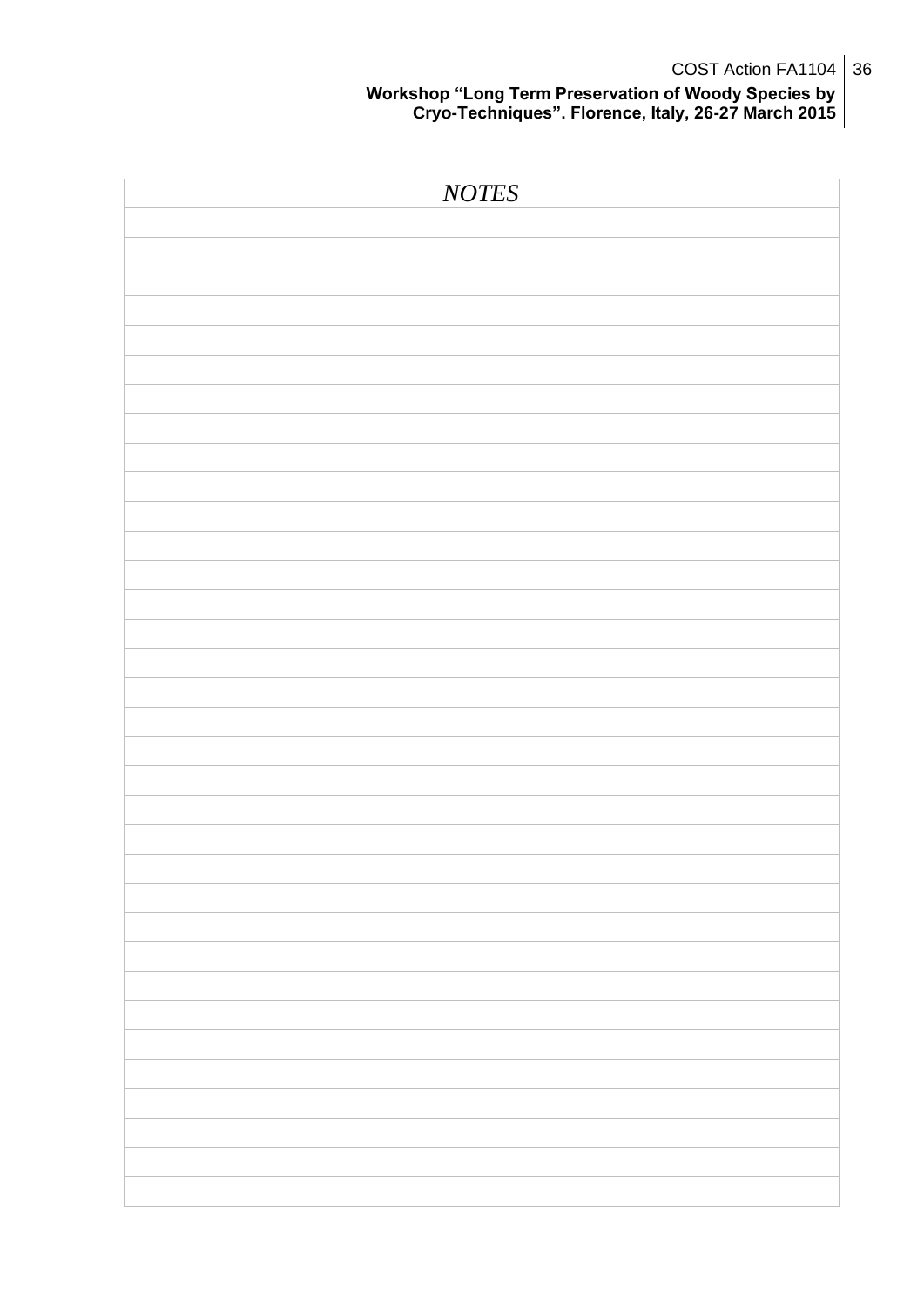# **Application of the droplet vitrification method for cryopreservation of temperate fruit species**

Alessandra Sgueglia<sup>1,2</sup>, Federica Piombino<sup>1</sup>, Diletta Dietrich<sup>1,3</sup>, Maria Antonietta Germanà<sup>2</sup>, Cinzia Forni<sup>3</sup>, Adele Gentile<sup>1</sup>, Andrea Frattarelli, Simona Monticelli<sup>1</sup>, Emiliano Condello<sup>1</sup>, Emilia Caboni<sup>1</sup>\*

<sup>1</sup>Agricultural Research Council, Fruit Tree Research Center (CRA-FRU), Rome, Italy <sup>2</sup>Department of Agricultural and Forest Sciences, University of Palermo, Italy

<sup>3</sup>Department of Biology, University of Torvergata, Rome, Italy

\**Corresponding author*: *emilia.caboni@entecra.it*

Key words: droplet vitrification, temperate fruit species, vitrification solutions

In recent years several new techniques have been developed for the cryopreservation of shoot tips of temperate fruit tree species (Sakai and Engelmann, 2007) and, among those, a modification of the vitrification method, the droplet-vitrification technique, has been also proposed (Panis *et al.*, 2005). In this method the excised explants are frozen in individual micro-droplets of vitrification solution allowing to reach cooling rates considerably higher compared to other vitrification methods (Panis *et al*., 2005). In our laboratory this method was applied to different fruit species, such as apple (Condello *et al*., 2011a), raspberry (Condello *et al*., 2011b) and, recently, hazelnut, pear and pomegranate. To develop the protocols for each species some factors were compared such as preconditioning of the donor explants, type and time of application of the plant vitrification solutions (PVS2 and 3), growth regulation combination of the recovery medium. A description of the results so far obtained will be presented.